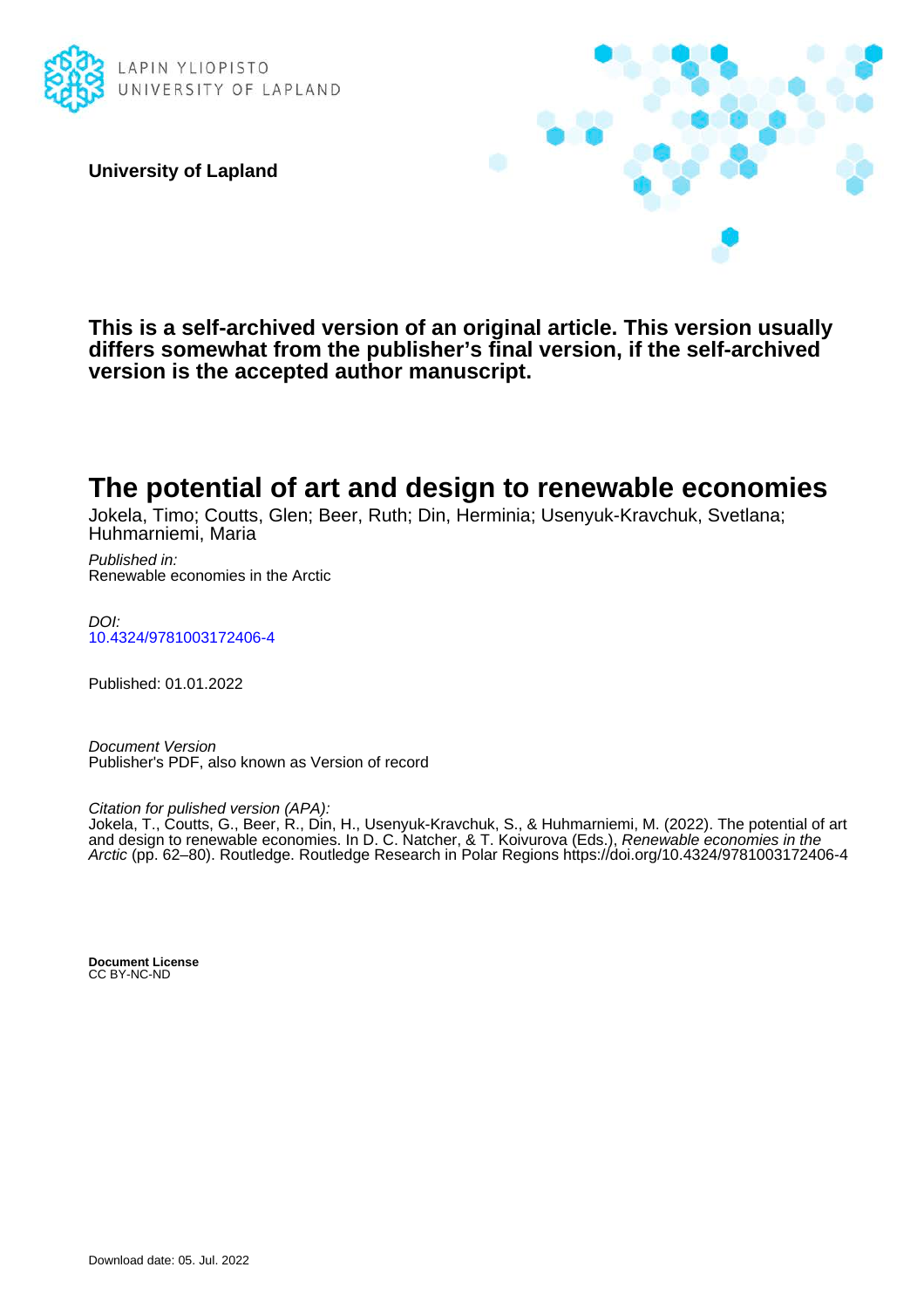# **4 [The potential of art and design for](#page--1-0)  renewable economies in the Arctic**

*Timo Jokela, Glen Coutts, Ruth Beer, Svetlana Usenyuk-Kravchuc, Herminia Din, & Maria Huhmarniemi*

## **Introduction**

In this chapter, we discuss some of the ways in which art and design practices might help to support and develop renewable economies in the Arctic. We use the term Arctic Art and Design (AAD) to refer to contemporary art, design, and media productions aiming to contribute to renewable economies and sustainable development in the particular context of the North and the Arctic. The sustainable development of the Arctic is defined in a variety of ways for different purposes and occasions (Fondahl & Wilson, 2017; Gad, Jacobsen, & Strandsbjerg, 2019; Stephen, 2018; Tennberg, Lempinen, & Pirnes, 2019). The dimensions of sustainability in this context include cultural and social sustainability, which means that the contemporary renewable productions must respect cultural diversity and heritage and must be produced in collaboration with local inhabitants, so that the economic benefits are shared with the region. Various aspects and examples of AAD have been studied in the research projects conducted in the Arctic Sustainable Arts and Design (ASAD) network at the University of the Arctic (ASAD, 2019; Jokela & Coutts, 2018). In this chapter, we use this concept to describe art, crafts, design, and cultural productions that transmit the heritage of Arctic nature and culture. It is not limited to Indigenous art, instead, it also covers non-Indigenous arts and their liminal productions such as industrially produced craft-based products (Jokela, Huhmarniemi, & Hautala-Hirvioja, 2019). We use the concept of AAD to highlight the view of art, design, and crafts as interwoven with one another and as an integrated part of the eco-social culture in the North (Härkönen, Huhmarniemi & Jokela, 2018; Jokela, 2017). The idea follows the concept of *duodji*, which sees Sámi art, craft, and design as the union of expression, production, and way of living (Guttorm, 2015). In addition, the concept of AAD carries the idea of applying arts to societal and economic needs (Huhmarniemi & Jokela, 2019; Jokela, 2013) and combining the methods of socially engaged art and service design (Härkönen & Vuontisjärvi, 2018; Jokela & Tahkokallio, 2015). AAD as the creative renewable economy can be seen as one of the Arctic models of smart specialisation on green economy and as a model to

DOI: [10.4324/9781003172406-4](https://doi.org/10.4324/9781003172406-4)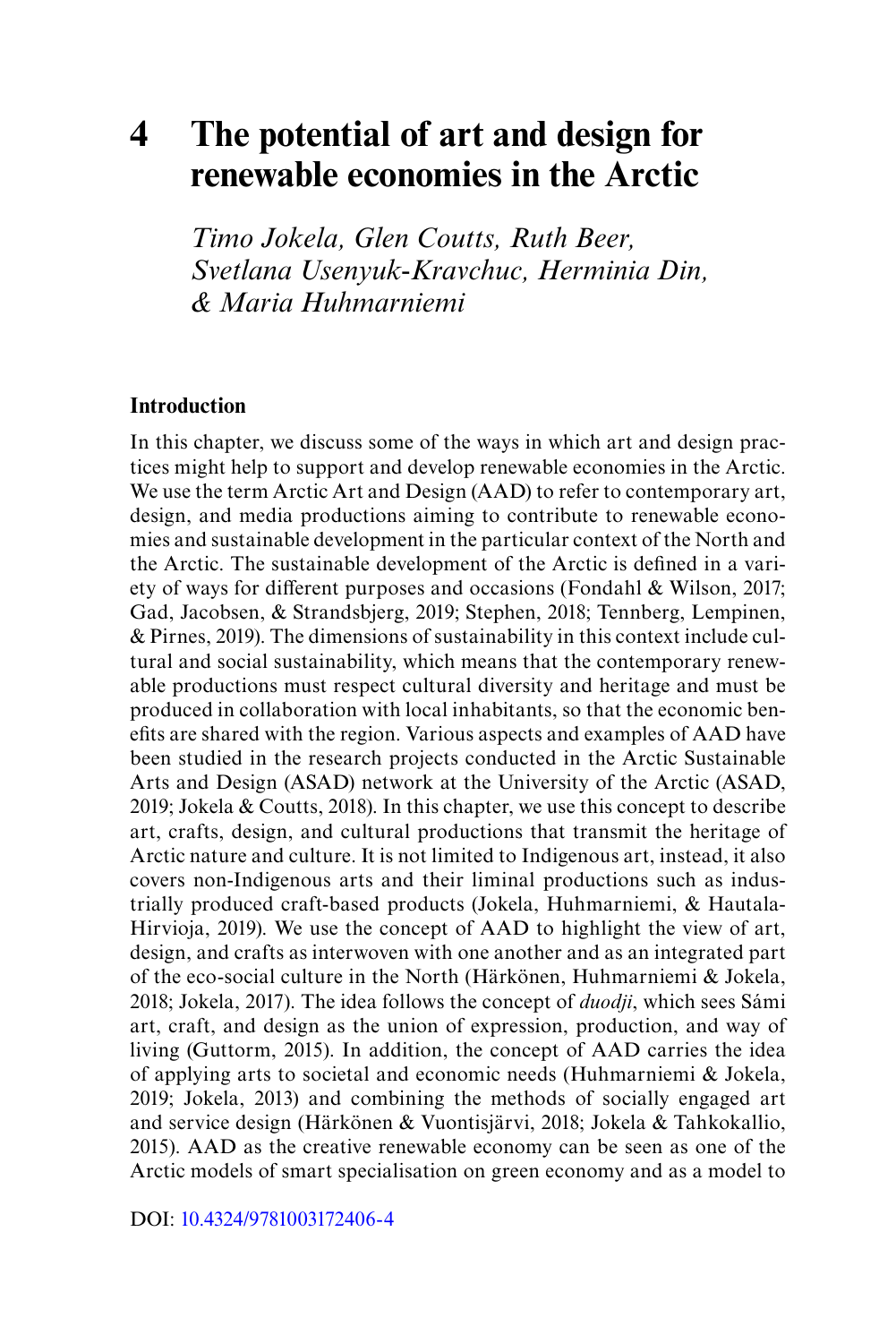aim to economic and social resilience in rapidly changing Arctic regions (Giacometti & Teräs, 2019; Woien, Kristensen, & Teräs, 2019).

As industries traditionally associated with the Arctic region, such as largescale resource extraction and global exploitation of finite natural resources, are increasingly seen as unsustainable, we applaud the move toward more sustainable business practices. We argue that the creative industries, and art and design in particular, can play a central role in developing new, more sustainable business opportunities that benefit the economy while preserving and promoting more local, place-based, and renewable business practices. The underpinning philosophy of AAD is closely related to that of the cultural and creative industries (Hesmondhalgh, 2007) or, as described by Howkins (2001), the creative economies. According to Howkins (2001, pp. 88–117), the creative economy comprises advertising, architecture, art, crafts, design, fashion, film, music, performing arts, publishing, research and development, software, toys, and games, TV and radio, and video games. Writing almost a quarter of a century ago, Landry and Bianchini (1995, p. 4) contended that "the industries of the twenty-first century will depend increasingly on the generation of knowledge through creativity and innovation." The economic impact of the creative industries has been measured on worldwide by United Nations Conference on Trade and Development (UNCTAD, 2018), and in Nordic Arctic countries (Olsen et al., 2016) and has been found to exceed that of the driver industry. The creative economy report by United Nations Conference on Trade and Development (UNCTAD, 2018) concluded: "The creative economy is recognized as a significant sector and a meaningful contributor to national gross domestic product. It has spurred innovation and knowledge transfer across all sectors of the economy and is a critical sector to foster inclusive development." In this report, both creative goods or products and creative services are subsumed under the term "creative economy." The discourse of potential of the creative economy started, and still is, mainly connected to urban cities, centers, and innovation hubs.

Few articles and studies have characterised the processes of creative economy development in the Arctic and hardly any of them specialised to the field of art and design (Nordic Councils of Ministers, 2018; Olsen et al., 2016; Petrov, 2014, Petrov, 2016, Petrov, 2017). The discussion is often focused on the challenges creative economies face under limiting factors such as the exploitation of nature at the core of the Arctic economy, population decline, high economic costs due to long distances, and the globalisation of the Arctic region. For example, crafters in Lapland are said to be lifestyle entrepreneurs and microentrepreneurs who give priority to artistic work and hesitate to step into business-oriented work, for example, with the tourism field (Kugapi, Huhmarniemi & Laivamaa, Forthcoming, 2020). Opportunities for renewable economies are hardly discussed, and the material and cultural heritage of the Arctic, commonly connected with Indigenous crafts and the skillful use of natural materials, has not been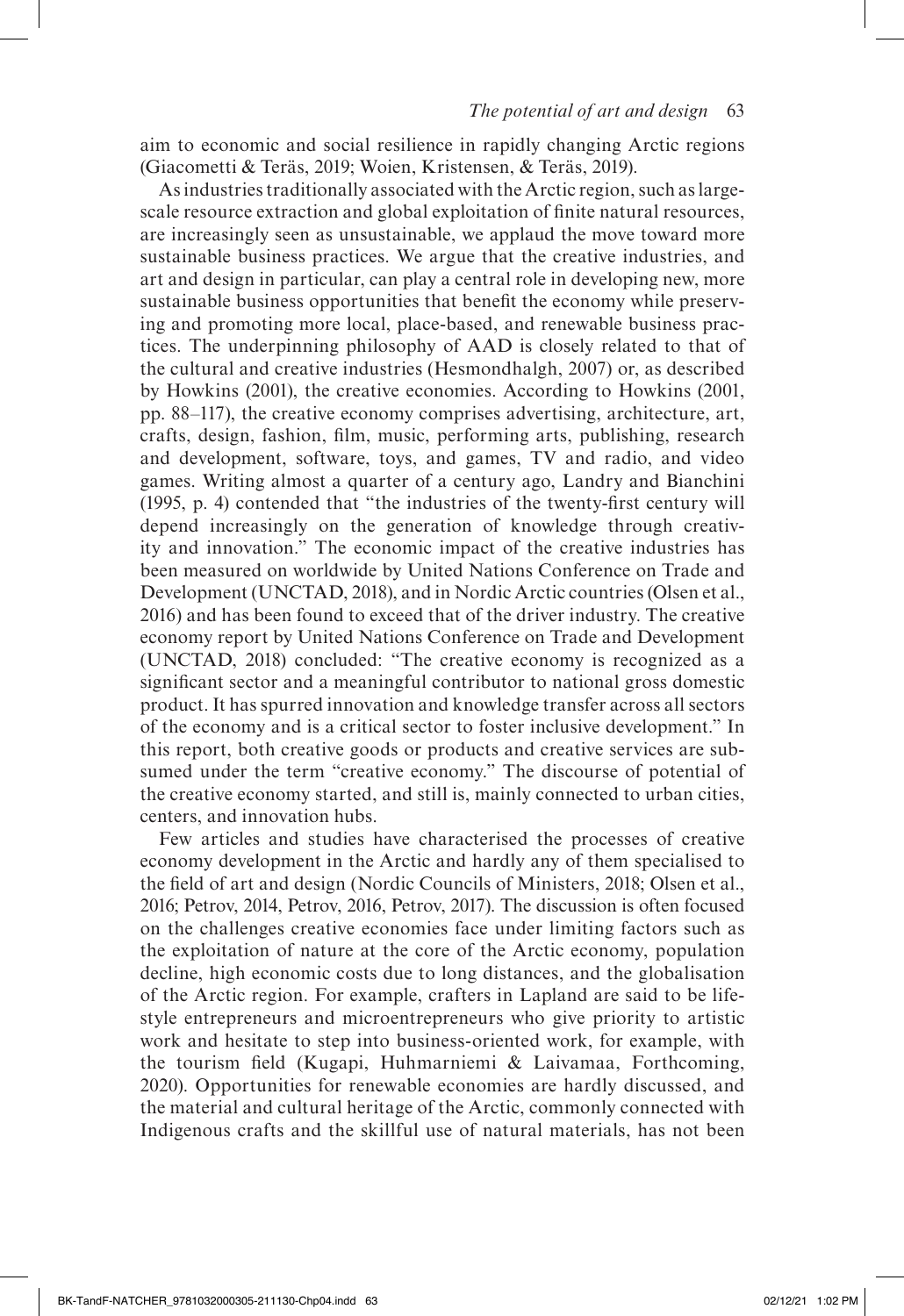recognised as having the potential to make significant contributions to the economy, although we argue that this is now changing.

Our AAD model focuses on the economic potential of renewable natural and cultural resources that are plentiful in the Arctic. The notion of *ecosystem services* (ES) is central to our thinking (Milcu, Hanspach, Abson, & Fischer, 2013). ES focus on the use of nature, its conservation, and its social, cultural and economic relation to the Arctic. In addition to ES, such as water, wood, fibers, and food provisions and their use as new renewable bioeconomy (Teräs et al., 2014), the concept also includes *cultural ecosystem services* (CES), that is, the "non-material benefits obtained through spiritual enrichment, cognitive development, reflection, recreation, education, and aesthetic experiences" (Millennium Ecosystem Assessment, 2005, p. 4). Even when these cultural values are included in ES typologies, cultural, experiential, and other non-material values have generally received less attention compared to monetary and ecological values. Only a few studies, among other Chan, Satterfield, and Goldstein (2012) and Daniel et al. (2012), have paid attention to the cultural aspects of CES.

In this study, we will fill the gap by investigating the potential of art and design as renewable economies using the concepts of CES, and placemaking as our theoretical and practical framework. Drawing on some of our own research and development projects, we present four cases that illustrate the ways in which AAD can be a contributor to a creative renewable economy. Our examples are from Alaska (United States), Canada, Finland, and Russia. We will share our experiences and findings and suggest future lines of enquiry.

## **Cultural ecosystem services and place-based development as conceptual framework**

The authors of this chapter have been collaborating on the research and development of wide-ranging themes in AAD for many years. The ASAD research and development network, which was founded in 2011, has been instrumental the development of this innovative work (ASAD, 2019). Since its inception, ASAD has sought to "identify and share contemporary and innovative practices in teaching, learning, research and knowledge exchange in the fields of arts, design and visual culture education" (ASAD, 2019; Jokela & Coutts, 2018b). The organisation is one of the thematic networks of the University of the Arctic that aim to "foster issues-based cooperation within networks that are focused but flexible enough to respond quickly to topical Arctic issues" (University of the Arctic, 2019).

Among ASAD members, there has been emerging an interest in CES, and we believe that in the rapidly changing Arctic, discussions on CES can be used to weigh the balance between the use of nature, its conservation, and the social, cultural, and economic relations in the Arctic. According to the study by Milcu et al. (2013), mobilising CES as binding elements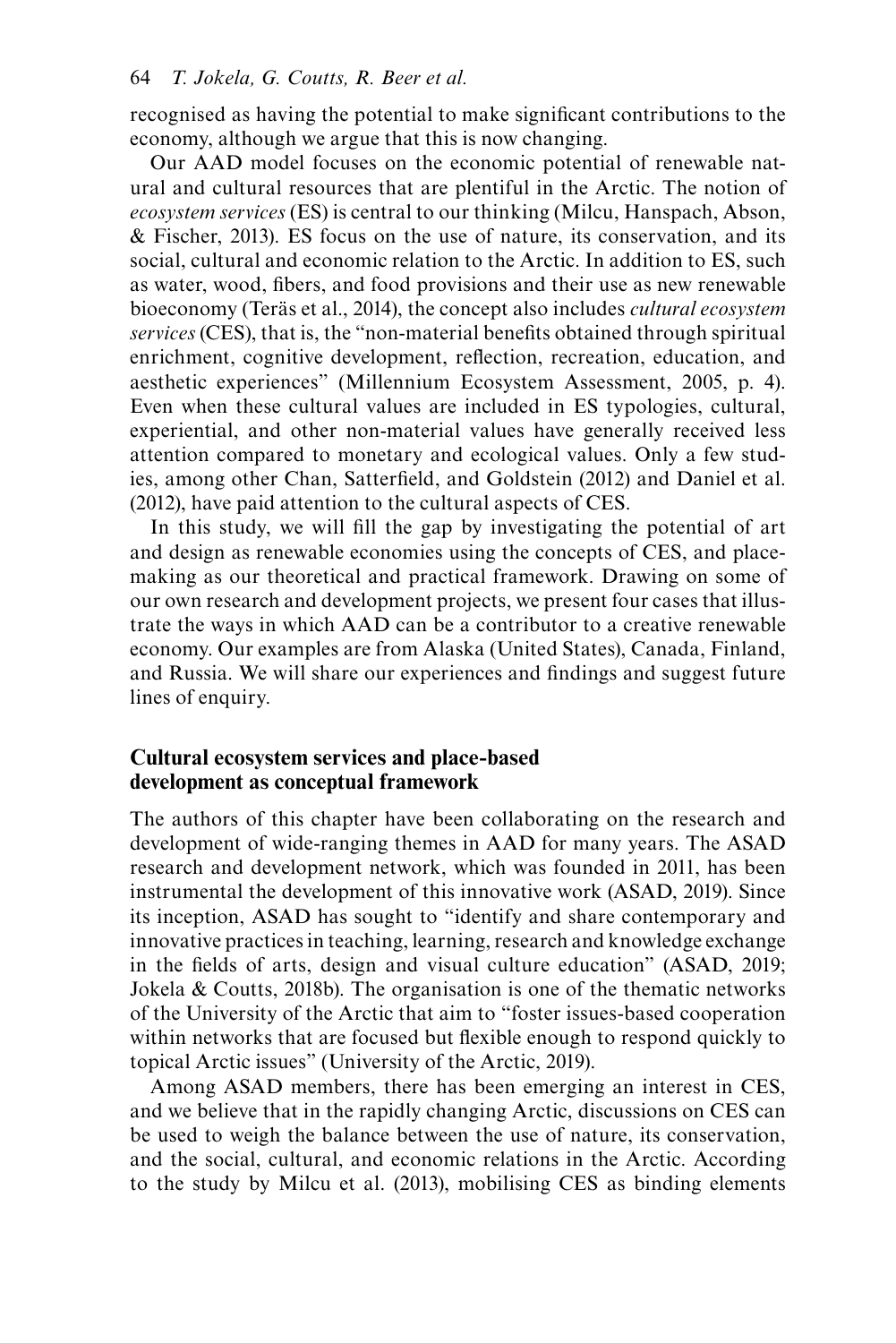between social and ecological conceptual constructs is the core idea of the sustainability ideal. Hearnshaw and Cullen (2010) point out that thoroughly accounting for CES will be helpful in balancing primarily economic considerations and facilitate a more inclusive socio-ecological approach by exploring the interactions between social, ecological, and economic processes.

We know that in a global world, all cultural values in art and design may have little direct dependence on ecosystems, but we argue an especially significant relationship between ecosystems and the fulfillment of human needs can be demonstrated in Arctic CES.

We see that CES offer a theoretical and practical framework to think differently about the ways in which creative entrepreneurs may collaborate with communities using local natural, cultural, and social resources. Such collaboration, of course, must be undertaken in a way that is sensitive to and respectful of the unique nature, culture, and heritage of the Arctic and takes into account megatrends such as climate change, globalisation, and urbanisation (Nordic Council of Ministers, 2011; Stephen, 2018.)

In our thinking about AAD, CES are closely connected to place-based strategy, which is also known as place-making and can also be understood as an economic development strategy. It is the practice of using places and a community's capacities to make economic progress (Milone & Ventura, 2010; Vodden, Gibson, & Baldacchino, 2015). Building on existing strengths, this approach focuses on CES and the unique features of particular places to boost existing businesses and create new ones and even attract new investment. According to Daniels, Baldacchino, and Vodden (2015), place-based strategy is a reaction to conventional top-down, single-sector, nationalstage development projects. Thus, place-making can also be understood as an identity policy of remote, rural and peripheral places that are centers for their inhabitants.

We are also familiar with the criticism of utilising CES in art and design and in the discussion of the creative economy. Spiritual and aesthetic cultural values are not best captured by instrumental or consequentialist thinking and they are grounded in conceptions of nature that differ from the ES conceptual framework (Cooper, Bardy, Steen, & Bryce, 2016). The different attitudes toward the use of CES can sometimes be quite passionate, since they are tightly bound to human values and behavior as well as social and cultural institutions and economic and political organisations. In the Arctic, they are also bound to Indigenous and non-Indigenous issues and relations.

An important factor is the effect of the diversity of ES to the diversity of Indigenous and non-Indigenous cultures in the North and the Arctic. Ecosystems influence the types of social relations that are established in particular cultures. The social relations in fishing societies, for example, differ in many respects from those in nomadic reindeer herding or non-Indigenous agricultural societies. According to Stephen (2018), the climate crisis has caused changes in harvesting, hunting, and fishing cultures, which has had a wider impact on cultural identities and traditional knowledge. In other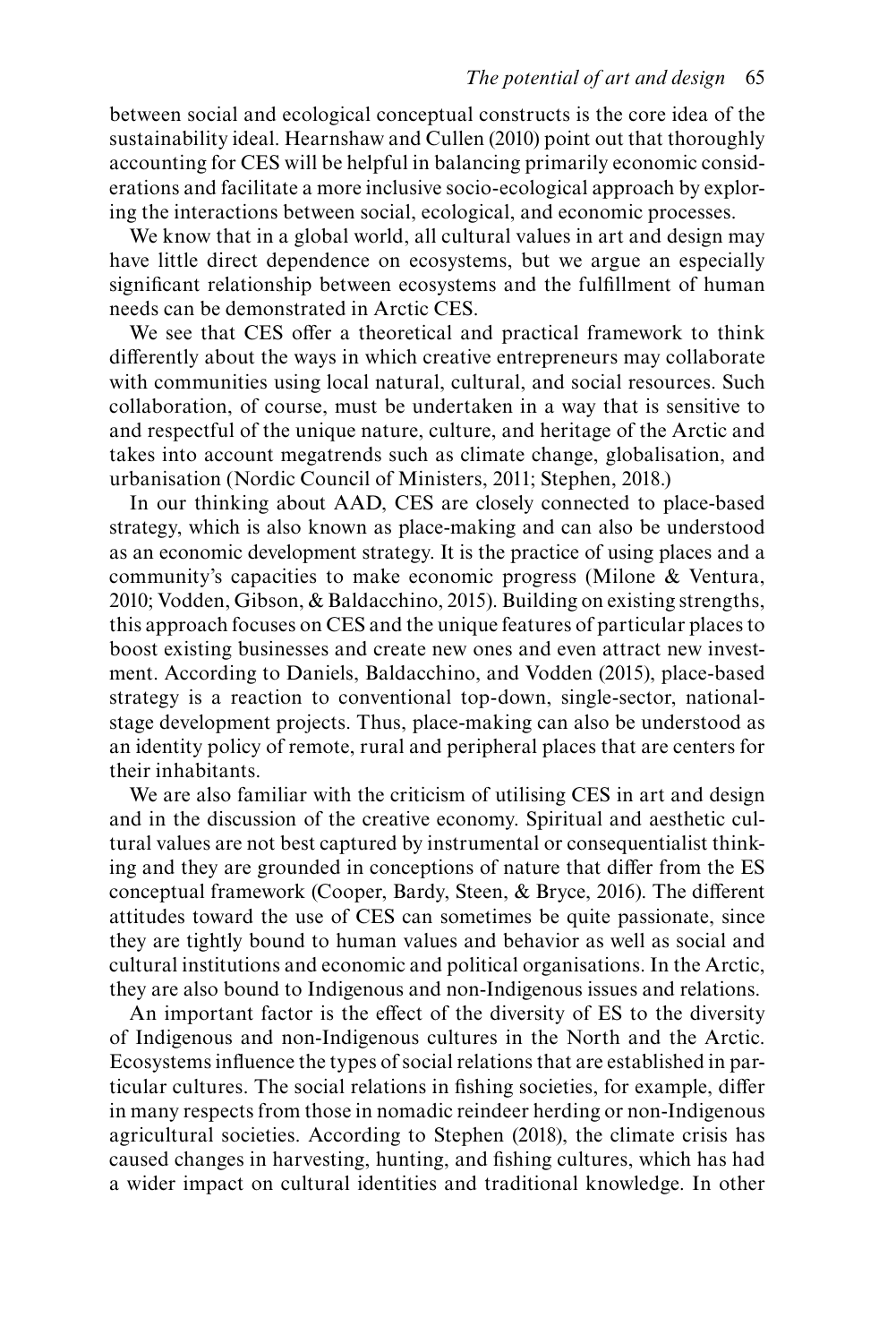words, the climate crisis has brought about changes in the ecosystems and has had effects on socio-economic and political realities, which has affected the cultures and self-understanding of Arctic Indigenous populations. We argue this is the case in many non-Indigenous communities in the North and the Arctic as well.

Besides material and social relations, Indigenous cultures of the Arctic add spiritual and religious dimensions and values to ecosystems. This calls for a certain cultural sensitivity in approaching Arctic art and design activities. Most often, it is commercial design productions and items that represents identities (for example, clothing) that cause heated discussions on cultural appropriation and exploitation. Visual symbols such as patterns and ornaments have significance in the continuation of cultures and even the sharing of world views (Joy, 2019; Kramvig & Flemmen, 2019; Minnakhmetova, Usenyuk-Kravchuk, & Konkova, 2019; Schilar & Keskitalo, 2018). Thus, seeing Indigenous cultural traditions as an economic resource can cause tensions (Olsen et al., 2019 forthcoming; Smith, 1999). However, if members of Indigenous peoples themselves are participating in the transformation of tradition into contemporary and economic products, then there is less or no criticism. For example, the Sámi people were invited to collaborate in the production of the Disney film *Frozen 2*, which depicts Sámi culture.

In our review of the studies and articles dealing with CES, we have seen that the majority of these articles have been published in ecological journals. From an art and design point of view, this may be a partial explanation for the rather vague discussion of the creative industries or art and design in most of the examined articles. On the other hand, however, art history research has shown that even when the concept of CES is not in use, nature still provides a rich source of inspiration for arts, design, craft, media, and architecture, especially in the Arctic (Mäkikalli, Holt, & Hautala-Hirvioja, 2019). The way nature inspires artists, can be seen to CES.

Besides art, many people find aesthetic, expressive, and emotional values in various aspects of ecosystems. For example, people value landscapes that are known for their beauty or the "sense of place" that includes locally and culturally significant stories and heritage (Hølleland, Skrede, & Holmgaard, 2017; Lindhjem, Reinvang, & Zandersen, 2015). These can all be connected to renewable creative industries because they affect where people choose to go to spend their leisure time or improve their well-being. CES plays an important role in nature, ecological, and cultural tourism and recreation, which is often supported, represented, advertised, and made know by means of the creative industries (de la Barre et al., 2016; Müller & Viken, 2017; Rantala et al., 2019). When considering creative services as art and design products and goods, we see many opportunities for collaborations between art and design and tourism as renewable economies in the Arctic.

The following four case studies will demonstrate how art and design can play a role in cultural sensitive place-based renewable economies based on CES around the North and the Arctic.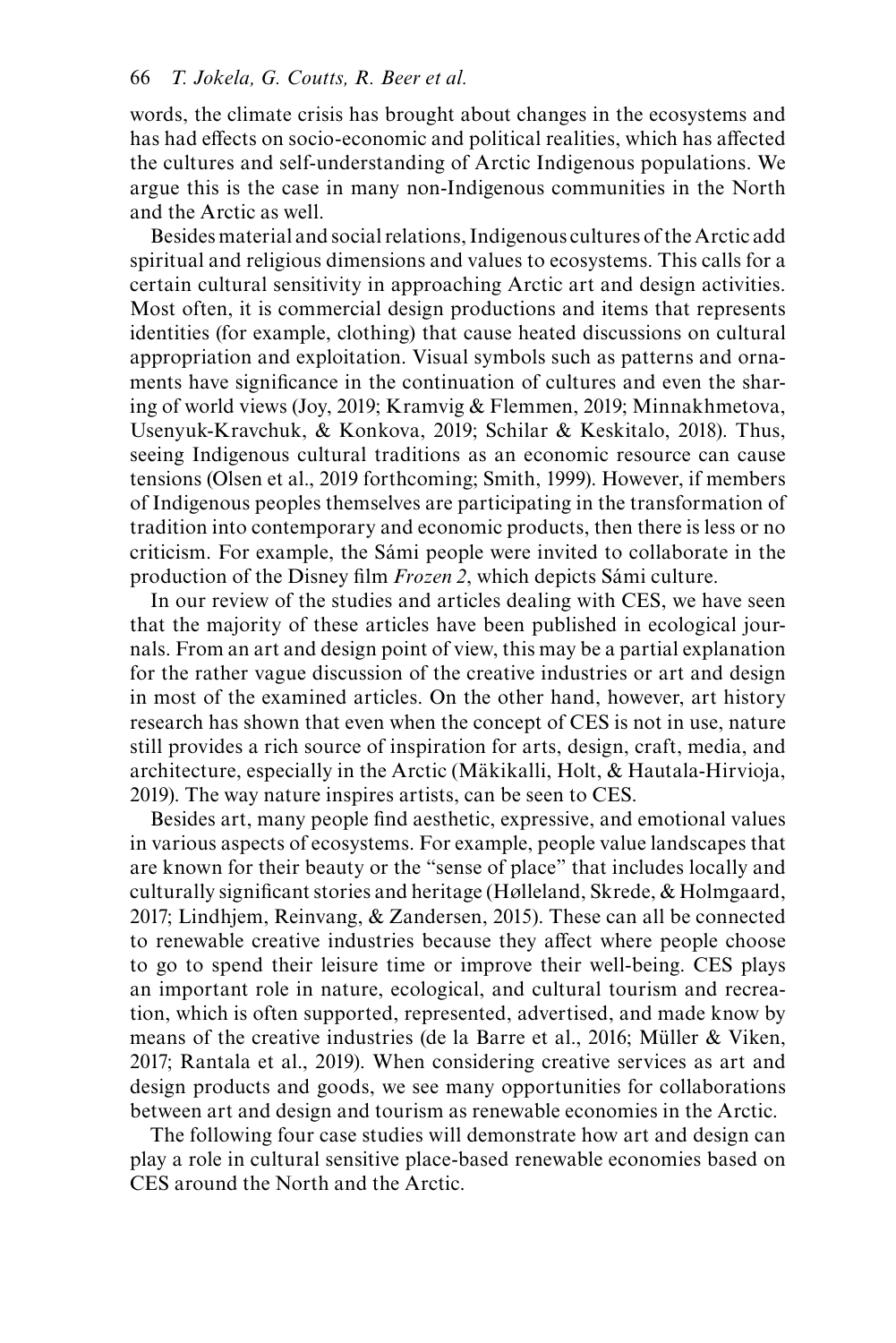#### **Isuma: A lens to Canada's North**

Canada is known for its abundance of natural resources and empty wilderness, seemingly ready for the taking. However, basing the economy on resource extraction such as mining and fossil fuel-related industries so prevalent in the Arctic is not sustainable. In order to protect the balanced ecosystems of both humans and non-humans, there is a growing need for the development of alternative and diverse economies more aligned with sustainability, in relation to both the environment and the well-being of communities and culture in the North (Schott, 2016). In many examples, CES literature refers more to recreational or touristic values, rather than a deep engagement with what the concept of culture means (Ihammar & Pedersen, 2017). Meanwhile, in Igloolik, Nunavut, the artist collective Isuma demonstrates the potential of cultural initiatives and renewable economies, using the concepts of ES, particularly CES, and place-making, while honoring their material and cultural heritage (Big River Analytics, 2017).

As Canada's first Inuit video-based production company, Isuma has a surprisingly long history (Kunuk, 2019). Co-founder Zacharias Kunuk began exploring the possibilities of the film almost three decades ago, when he used the profits from selling his traditional soapstone carvings to purchase his first video camera. This technology introduced him to new possibilities of storytelling, highlighting the life and landscape of the North, and in 1990 Kunuk and his collaborators, Paul Apak Angilirq and Norman Cohn, created Isuma Productions.

Since its inception, Isuma has produced a number of feature films, documentaries, TV series, and short films, including *Atanarjuat: The Fast Runner* (2001), *The Journals of Knud Rasmussen* (2006), *Before Tomorrow (Le jour avant le lendemain)* (2008), and *One Day in the Life of Noah Piugattuk* (2019), based on the landscape and stories of the Canadian Arctic. In 2008, they launched IsumaTV, a collaborative multimedia knowledge-sharing platform for Indigenous filmmakers and media organisations, and in 2012 they introduced Digital Indigenous Democracy, an innovative platform linking communities and presenting politics and legal issues within a culturally accessible framework. Based on knowledge and skill sharing, these initiatives feature stories of heritage and contemporary life. They promote interest in the land and people that contribute to the development of CES and related renewable economies through sharing with audiences and preserving for themselves the experiences of society and cultures in the North.

Isuma's films and other media projects are in oral Inuktitut, and like many AAD projects, encourage cultural preservation and resilience. This provides the community Elders with the ability to understand and appreciate the films, while strengthening the development and revitalisation of language and culture. The content on IsumaTV is accessible in over eighty languages, including Indigenous languages such as Cree, Ojibwe, and the Northern Athabaskan languages of the Na-Dene peoples. This contributes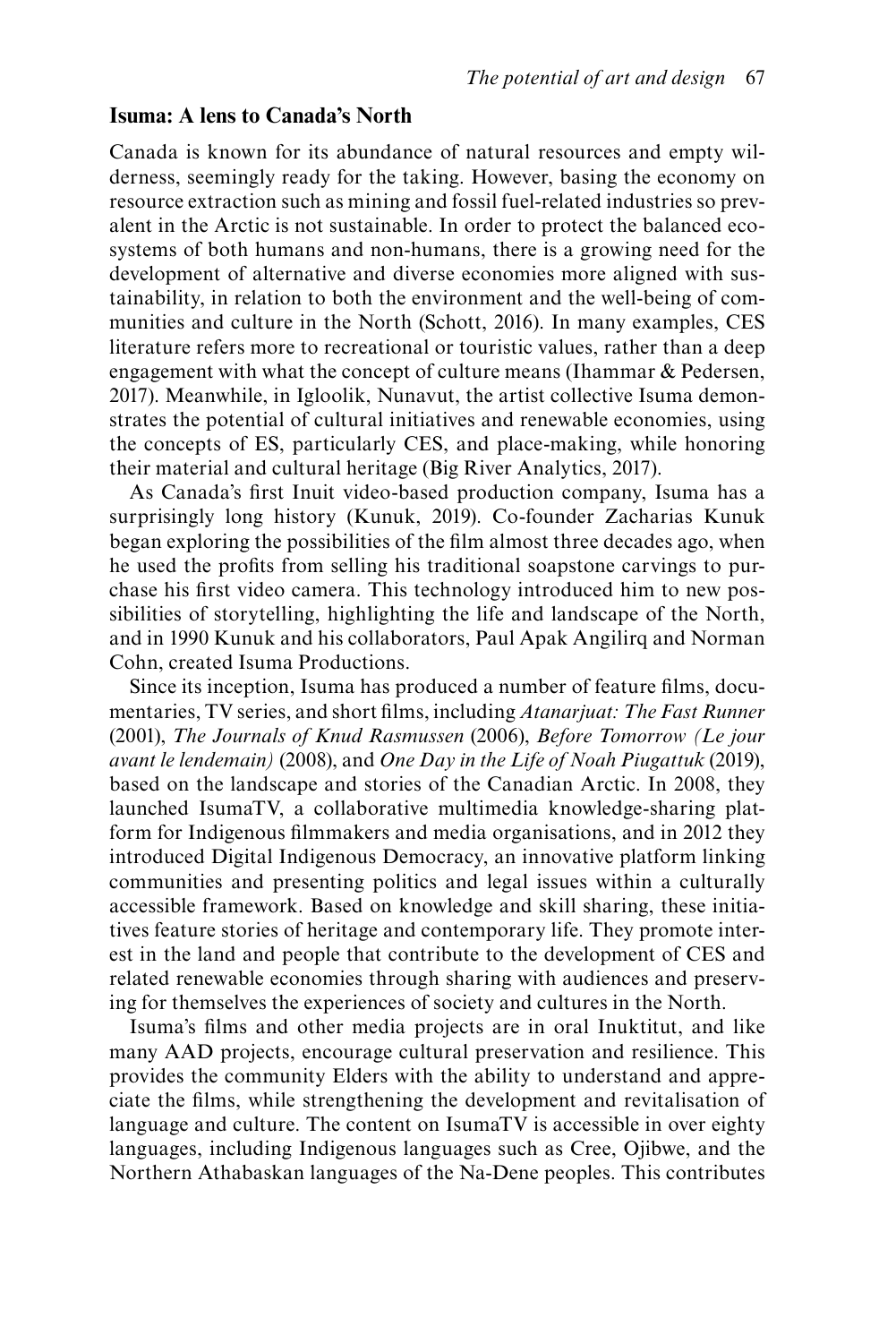to the restoration of vulnerable languages which are intrinsic to cultural identity and knowledge.

To further this outreach and communication, Isuma has instituted an innovative digital service that brings media access, otherwise unavailable, to small, isolated communities in the Canadian North (Leask, 2016). Isuma productions and other creative Indigenous media activities have fostered interest, especially among northern youth, in educational and training opportunities that support these growing and economically impactful cultural initiatives, and in developing professional practices in video and film production, broadcasting, and related industries. Media education is provided by not-for-profit educational initiatives such as Wapikoni (2019) and Our World (2018) that work with local schools and hold workshops in remote Indigenous communities, encouraging youth to follow their passions while giving them practical skillsets to pursue their ambitions.

As Isuma becomes increasingly recognised in the Canadian North, it is also making an impact internationally. Isuma's *Atanarjuat: The Fast Runner* won Best First Feature Film at the 2001 Cannes Film Festival, and the production company has been recognised by six Genie Awards and numerous other international film awards. In 2019, the collective was selected to represent Canada in the prestigious Venice Art Biennale (Canadian Art, 2017; Sandals, 2019). In addition to the regional economic benefits of the film industry, the stories of the people who have been underrepresented and isolated from national and international conversations are now on the world stage, sharing culture and values, building resilience, and creating and strengthening international and intercultural alliances.

The changing landscape of the Arctic, a theme in many of Isuma's films, is a global topic of growing concern. For the Indigenous residents of the Canadian Arctic, this issue literally hits close to home: living off the land is not only an essential source of sustenance, but also necessary for the preservation of culture, language, and knowledge passed down from one generation to another. Isuma initiatives and the positive responses to their work demonstrate the importance of representing different knowledge systems, worldviews, and attention to cultural sensitivity within the concept of CES (Chan et al., 2012; Lepofsky et al., 2017).

#### **Lapland snow and ice design and art in Finland**

The snowy landscape has an important role to play in the local customs and traditions, identities, and cultures in the Arctic. The use of snow and ice in tourism has a long history in Finland, Lapland, and can be found in many forms, starting with snow-related sports. Snow and ice can be seen as ES and winter traditions as CES.

The concept of winter art was introduced in 2003 to describe the artistic features and phenomena related to winter aesthetics in Lapland, considering the cultural changes and opportunities related to the winter: "One manifestation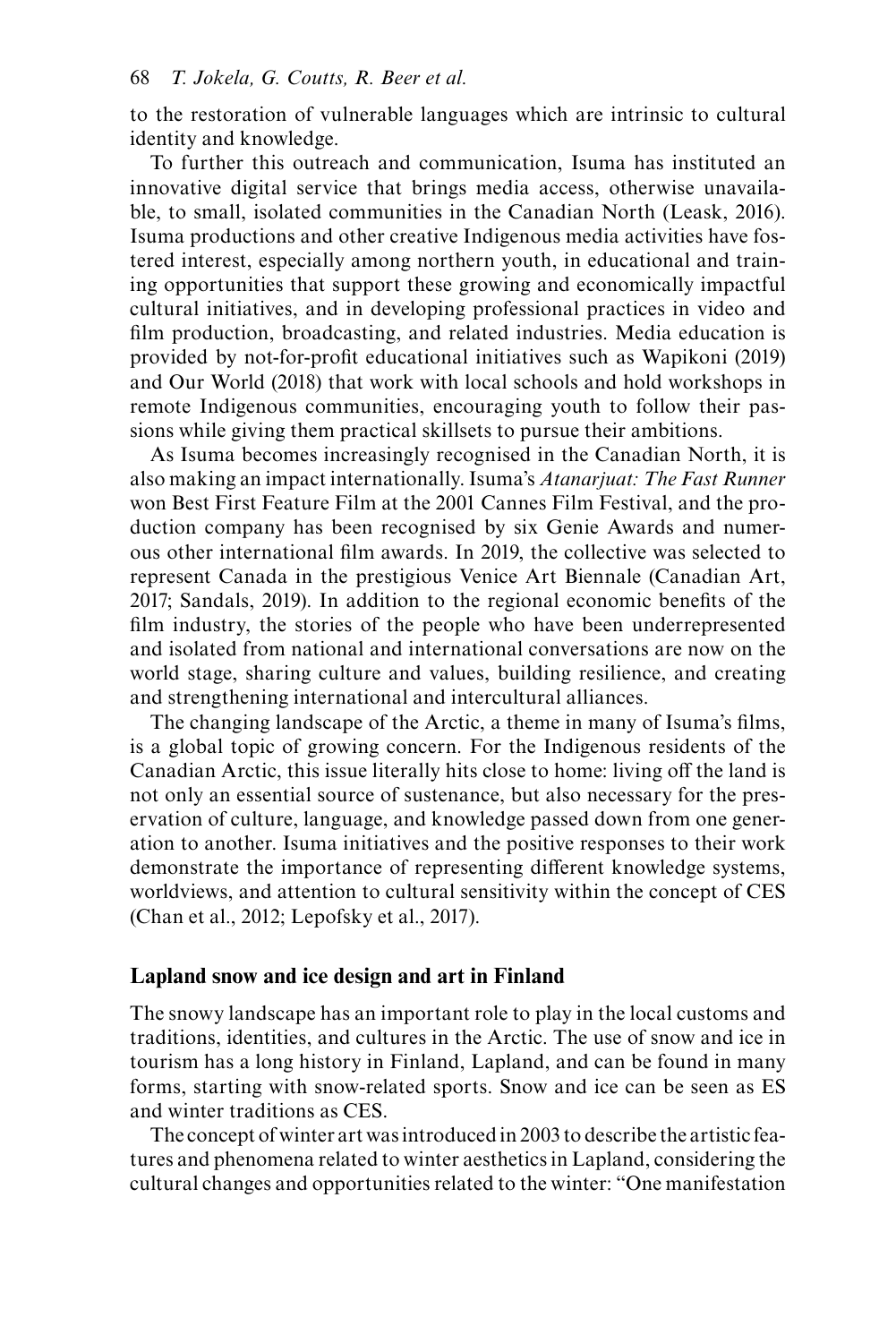of this change is the brisk increase in winter festivals, winter theatres, snow and ice sculpting events and snow architecture. At their best these phenomena can be called winter art" (Jokela, 2003, p. 7). Since then, art and design at the University of Lapland and the cold climate engineering department at the Lapland University of Applied Sciences have collaborated with local businesses on a project entitled Lapland Snow Design. The collaboration aimed to create new knowledge, innovations, and practices for the tourism and business sectors that utilised thinking and competence in snow and ice construction technologies (Jokela, 2014, 2019).

Long-term development brought artists, designers, and companies together in order to develop new high-quality products in cooperation with universities and businesses. At the same time, creative services based on the winter ecosystem were developed. The objective was to develop an internationally competitive product to leverage Lapland's versatile expertise of snow-related technologies and applications in the different services of the tourism industry. Different types of snow and ice environments, collaborative design methods, and marketing concepts were implemented during the project. Besides the development of new design and implementation methods for winter art, another goal was to build regional teamwork capacity and boots place-based thinking. The aim was to develop new and more efficient organisations to expand the applications of winter art in the business sector. One of the key outcomes of the project was the creation of a clustertype regional network of experts that were able to apply the products in domestic and foreign contexts. The practices were designed to be flexible, so that they could be applied in a variety of environments and tailored to meet the needs of customers in different kinds of services.

Combining tourism and the development of culture-oriented creative industries, winter art, and snow design have contributed to the creative renewable economies in Lapland. Between eight and ten large-scale snow hotels with sleeping rooms, restaurants, bars, chapels, showrooms, and so on and several smaller-scale tourism facilities are built in Lapland every year (Jokela, 2014, 2019). Compared to Sweden, where the Jukkasjärvi Ice Hotel was first built in 1990 and still remains the only ice hotel in the country, in Finland, knowledge and skill in the renewable use of snow and ice was disseminated throughout the region to improve the competence of the local people through educational, participatory, and place-based activities (Gelter & Gelter, 2013).

# **Crow day, sharing traditions in Siberia, Russia**

Today, the vast areas of the Russian North are turning into a complex site of conflict between Indigenous people, local non-Indigenous inhabitants, state-owned and private monopolies (extractive industries), and even tourists (Pashkevich, 2013). In order to ground the very idea of ethical and culturally sensible tourism in the environmentally and culturally fragile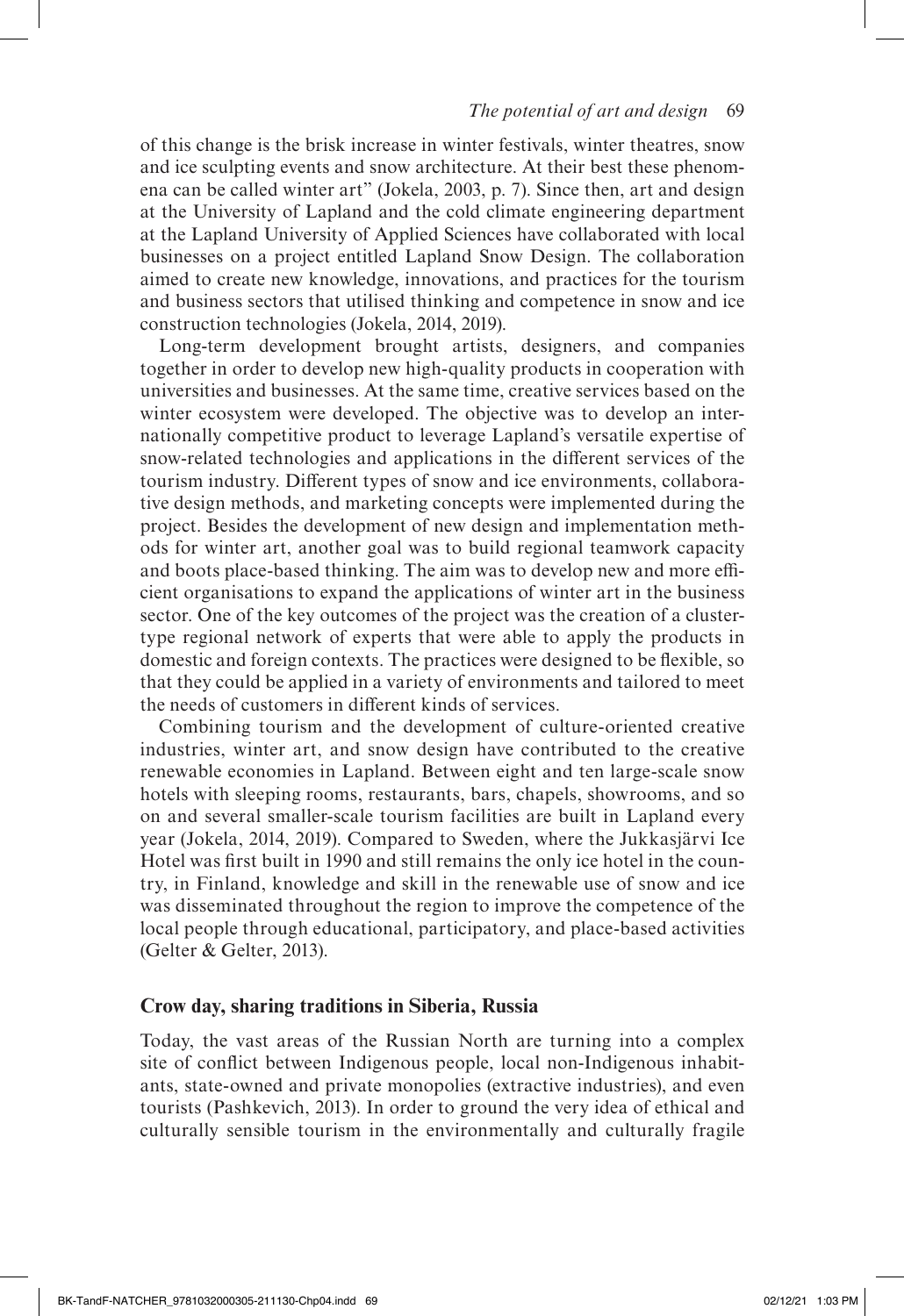#### 70 *T. Jokela, G. Coutts, R. Beer et al.*

setting of the Russian Far North, the researchers and designers from the Arctic Design School (USUAA), propose a novel understanding of a tourist destination. It is a "laboratory" where innovative solutions to short-term existence in the extreme environment are generated and shaped together by tourists and local inhabitants. As global warming advances, these solutions can be further applied to facilitate adaptation to severe conditions and the development of new lifestyles for longer term visitors and non-Indigenous settlers across the Arctic regions.

In evidence for this vision, this case study presents designers' engagement with the Indigenous cultural heritage—not ignoring but learning from it, and not blindly preserving traditions but keeping them alive and available for the present and future (Nugraha, 2012). It is centered on an experiment within the AAD educational model: as a part of a master's course entitled "Regional Design" at USUAA, a student named Alexandra Nikolaeva developed a project, "A Hybrid Tradition: A designer's renewal of the traditional Crow Day," a context-sensitive adaptation of the identically named festival of the Ob Ugric people of Western Siberia. The main task was to redefine tourism as a form of mutually beneficial engagement with the land and the people, with an emphasis on inclusive participation. Seen through the CES lens, this case reveals the distinctive ability of the AAD approach to "wrap up" the protection and appreciation of the cultural and spiritual heritage into the "gift pack" of a memorable tourist experience.

Crow Day represents the end of the so-called Winter Year and the arrival of the long-awaited spring, (Golovnev, 1995). The design exploration into the context and structural elements of the celebration began with an investigation of historical materials such as publicly available collections, in-house publications, and catalogues of the archives and museums.

Diverse visual data provided insights into the complexity of human-environment interactions within the traditional culture of Northern and Arctic inhabitants. At the first stage of data analysis, the rites and ceremonies associated with the traditional Crow Day celebration were divided according to their sacredness, which determined their potential for public accessibility and tourist involvement. The three resulting groups were: (1) entirely sacred rituals that are performed by the community, for example, young girls or old women, and cannot be joined or even observed by others; (2) partly sacred rituals where spectators are allowed, but participation is restricted; and (3) open or public rituals where everyone can join the celebration. Accordingly, there were three interactive situations identified: a tourist as a participant, a deliberately invited spectator, and an occasional witness.

At the ideation stage, a cultural basis for design interpretation was proposed: to link the Northern Crow Day with the widely recognised and interculturally relevant celebration of New Year. The design outcomes included essential attributes for new and old rituals, such as a stylised New Year Tree, thematic food, a carnival with masks and costumes and a culminating ceremony of making a wish.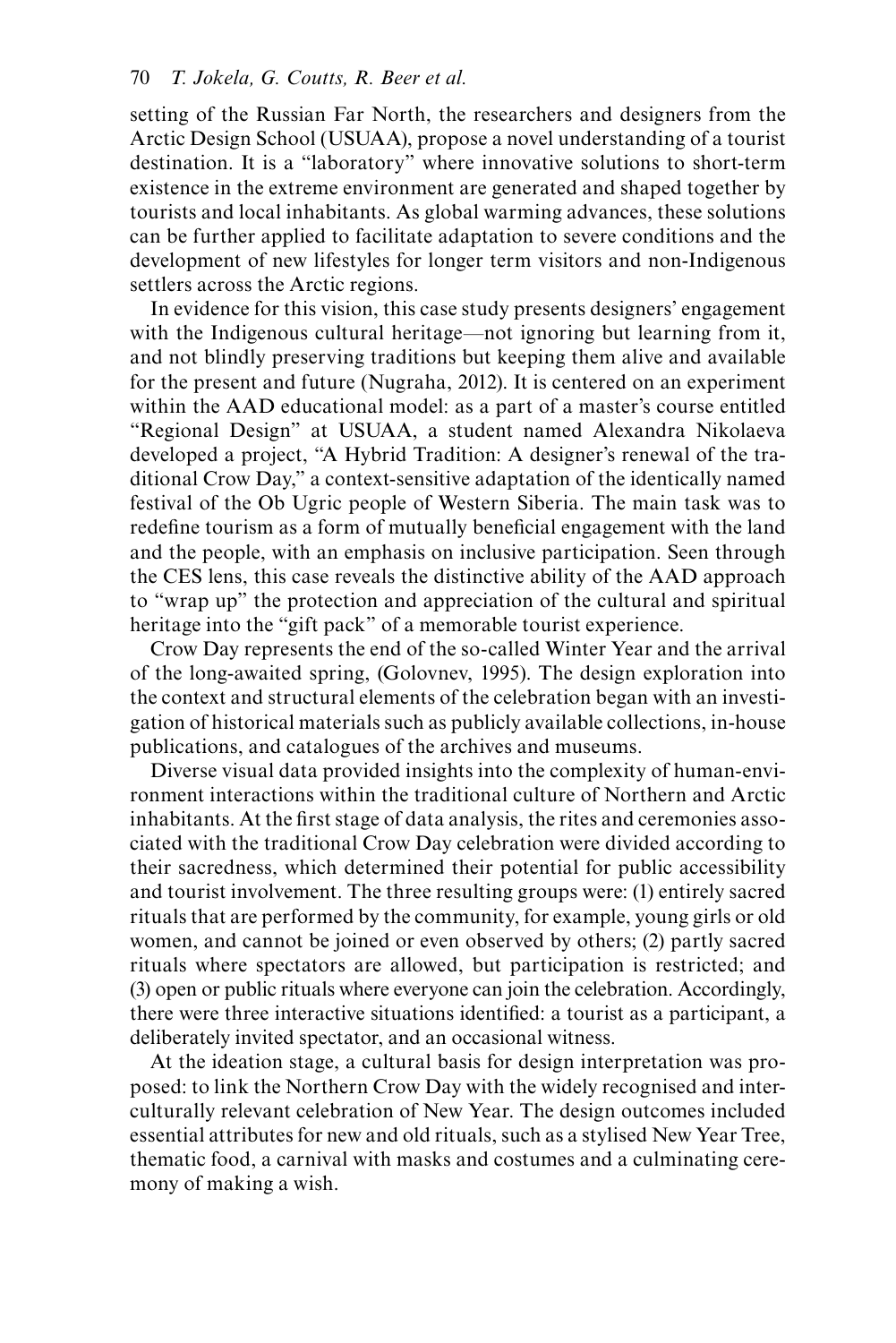In terms of practical implications, the outcomes, namely the designed objects and celebration scenarios, can contribute to shaping the region's multicultural identity by disseminating environmentally and culturally appropriate "best practices" or "know-how" that originated in the heart of the Arctic. In the long run, contextually relevant design explorations can inform the process of developing and inhabiting remote Arctic or Northern territories.

# **A tourist memento—creating place-based sustainable souvenirs in Alaska**

Traditionally, education for tourism has been provided by tour operators, while universities teach or conduct research on tourism from a more theoretical perspective. Given the sensitivity of the Arctic environment and the speed with which it is changing, it is incumbent on Northern universities to become more involved in the process of transmitting knowledge, raising public awareness, and encouraging stewardship of the Arctic. Tourism is an ideal mechanism for this effort.

In order to encourage renewable economies, promote stewardship and raise awareness of the Arctic, a collaborative approach to provide tourism "packages" is proposed.<sup>1</sup> These interdisciplinary solutions are needed to increase knowledge and engagement about sustainable tourism in the Arctic. A model for a designed sustainable tourism should include (1) citizenengaged environmental observation, (2) place-based sustainable art, and (3) outdoor recreation and leadership.

*Citizen-engaged Environmental Observation* is a type of knowledge coproduction that has received increasing interest as more people become affected in some way by Arctic environmental change (Alessa et al., 2015). Citizen science has proved to be an indispensable means of combining scientific, environmental research with education and public engagement. It has significant potential for engaging the tourism industry that provides a unique platform from which to conduct research in remote Arctic locations. Participants engaged in a sustainable tourism program are well-positioned to collect observational data on environmental change (de la Barre et al., 2016).

*Place-based Sustainable Art* creates artwork using local materials in the context of place and environment. As Hicks and King (2007) have observed, "Art education is well situated to address environmental problems that emerge at the point of contact between nature and social life." By creating place-based sustainable souvenirs (art), participants can become more fully engaged. Compared to purchasing imported tourist souvenir products, this creative experience promotes positive memories and a sense of deeper connection and meaning. It can be an effective methodology for systematically and purposefully developing art projects about the environment and sustainability.

*Outdoor Recreation Leadership* enhances the health and wellbeing of people and communities (Brymer, Cuddihy, & Sharma-Brymer, 2012;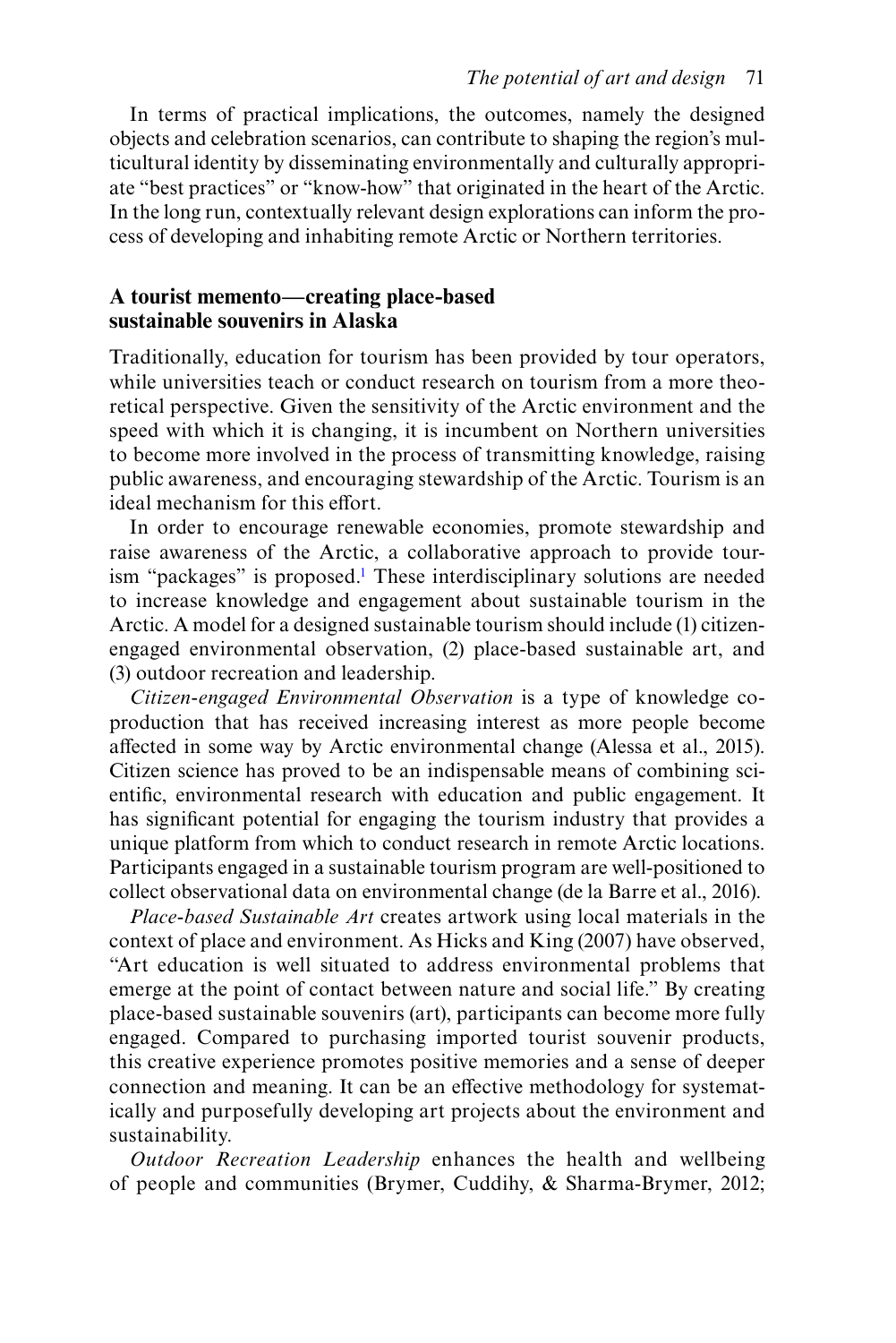# 72 *T. Jokela, G. Coutts, R. Beer et al.*

Godbey, 2009; Gobster and Buchner, 2010). Outdoor recreational activities are designed to create a learning environment inspiring a passion for guardianship for our ecosystem. It focuses on life-long learning opportunities, stewardship of resources, and collaborative teamwork. A designed sustainable tourism program is fundamental to establishing this resiliency.

However, this project is an experimental "makerspace" introducing a unique approach to sustainable tourism in the Arctic—focusing on being environmentally and culturally responsible while appreciating nature and promoting conservation. We believe that participants will build skills and knowledge in basic biological sciences, understand environmental issues and develop wilderness travel proficiencies. Making a "place-based souvenir" as a part of the sustainable tourism experience will promote a sense of appreciation for the Arctic's natural environment and play a critical role in terms of renewable economic activity in the region.

## **Artification of the Arctic tourism and cultural revitalisation**

Through analysing the case studies and juxtaposing them with a review of the current literature, we can demonstrate some key points of potential and challenges for art and design in the development of renewable economies in the North and the Arctic.

When using CES, the creative economy has both commercial and cultural value. The AAD model, as the intersection of art and design practices with planning and production, can be used effectively when designing and producing renewable goods and creative services often connected with responsible and sustainable tourism in the North and the Arctic. We recognise that tourism in the Arctic is characterised by a process that Naukkarinen (2012) has described as *artification*. This refers to situations and processes in which something not originally regarded as art is transformed into something that resembles art or is influenced by artistic ways of thinking and acting. According to Naukkarinen (2012), this phenomenon can be found in business, wellness and healthcare services, and academic education and research. We argue that Arctic tourism is a scene for artification when creative and learning tourism are developed is in relation to CES and through AAD. For example, this could include nature and northern lights photography tours; wintery, snow and ice experience environments; learning tourism makerspace or slow food design production as well the revitalisation of Indigenous cultures through film productions or festivals (de la Barre, & Broucher, 2013; Gelter & Gelter, 2013; Jokela, 2014; Jokela et al., 2020; Leask, 2016;Urry & Larsen, 2011).

In AAD, CES are understood not as simple products of nature that are utilised for particular economic benefits, but rather, as relational processes that people actively create and express through interactions with cultural ecosystems (Fish, Church, & Winter, 2016). In advancing this viewpoint, AAD approximates to Chan et al.'s (2012) understanding of CES as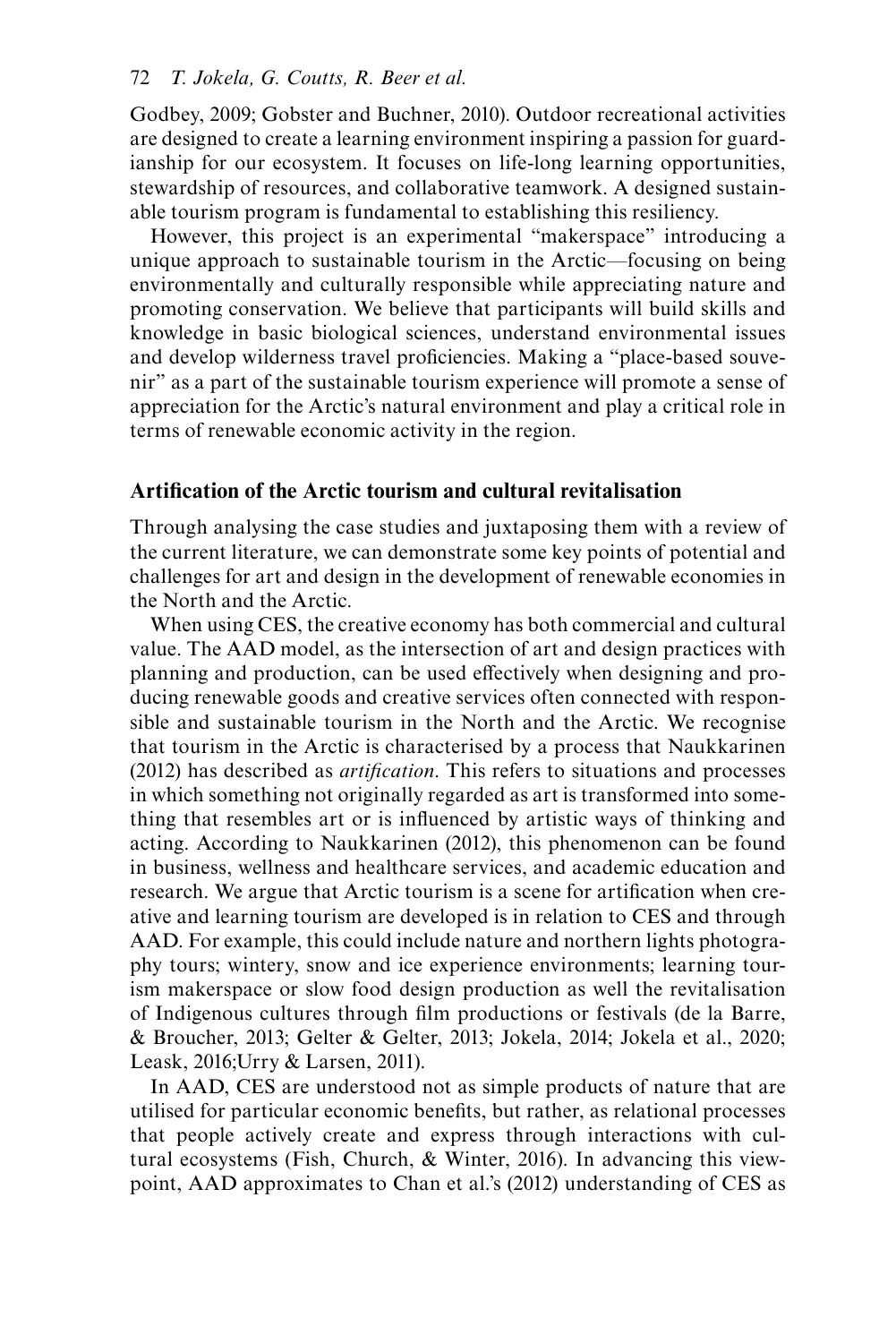experiences and capabilities that arise from human–ecosystem relationships. We argue that through creative industries like art and design, these relationships can be transformed into renewable economies.

Reports from around the world have demonstrated that creative industries generate income through trade and intellectual property rights and create new opportunities, particularly for small- and medium-sized enterprises. Even though the importance of and interdependence between creative economies and cultural services have been consistently recognised, they are often characterised as subjective and difficult to quantify in monetary terms. It is evident that their potential for future development is underestimated by national and regional decision-makers and officials responsible for regional development.

When transformed into renewable AAD products and services, CES must always contribute to the satisfaction of human needs and wants, which necessarily involves subjective considerations. Besides economic value, while being subjective, CES also benefit human capacities by facilitating knowledge, social, and cultural development and, in the Arctic case, revitalisation of local Indigenous and non-Indigenous traditions. We argue that responsible artification can take place through the development of novel renewable products and services through AAD.

# **From artification toward Arcticfication: A risk or an opportunity**

Without involving Northern and Arctic people as collaborators, we are faced with the obvious danger of reducing Arctic ecosystems to an exotic resource that benefits external parties rather than Arctic inhabitants. While the North and the Arctic are culturally rich and diverse, *Arcticfication* is the tendency to present the Arctic as a cold and snowy destination devoid of human activity. Arcticfication has been reinforced by tourism marketing, as presentations of such magnificent landscapes can trigger touristic demand (Rantala et al., 2019). As Chartier (2018) has described, the phenomenon has deep roots in Western art and scholarship, where the Arctic was historically marginalised as the "Imaginary North" —as an empty and horizontal landscape rather than a multi-ethnic, multi-cultural and multi-lingual space with a rich cultural history and diverse living traditions. At the same time, Arcticfication is also the social process that has created, on the one hand, new geographical images of Northern Europe as part of the Arctic and, on the other hand, new social, economic, and political relations (Müller & Viken, 2017). In the development and implementation of novel AAD-based renewable economic practices, Arcticfication presents an opportunity to introduce these innovations to decision-makers and into the larger social and political discussions on the future of the Arctic and the world.

Today, as insiders, many artists and designers in the Arctic have the agency to reflect and depict the transformations, nature, and culture of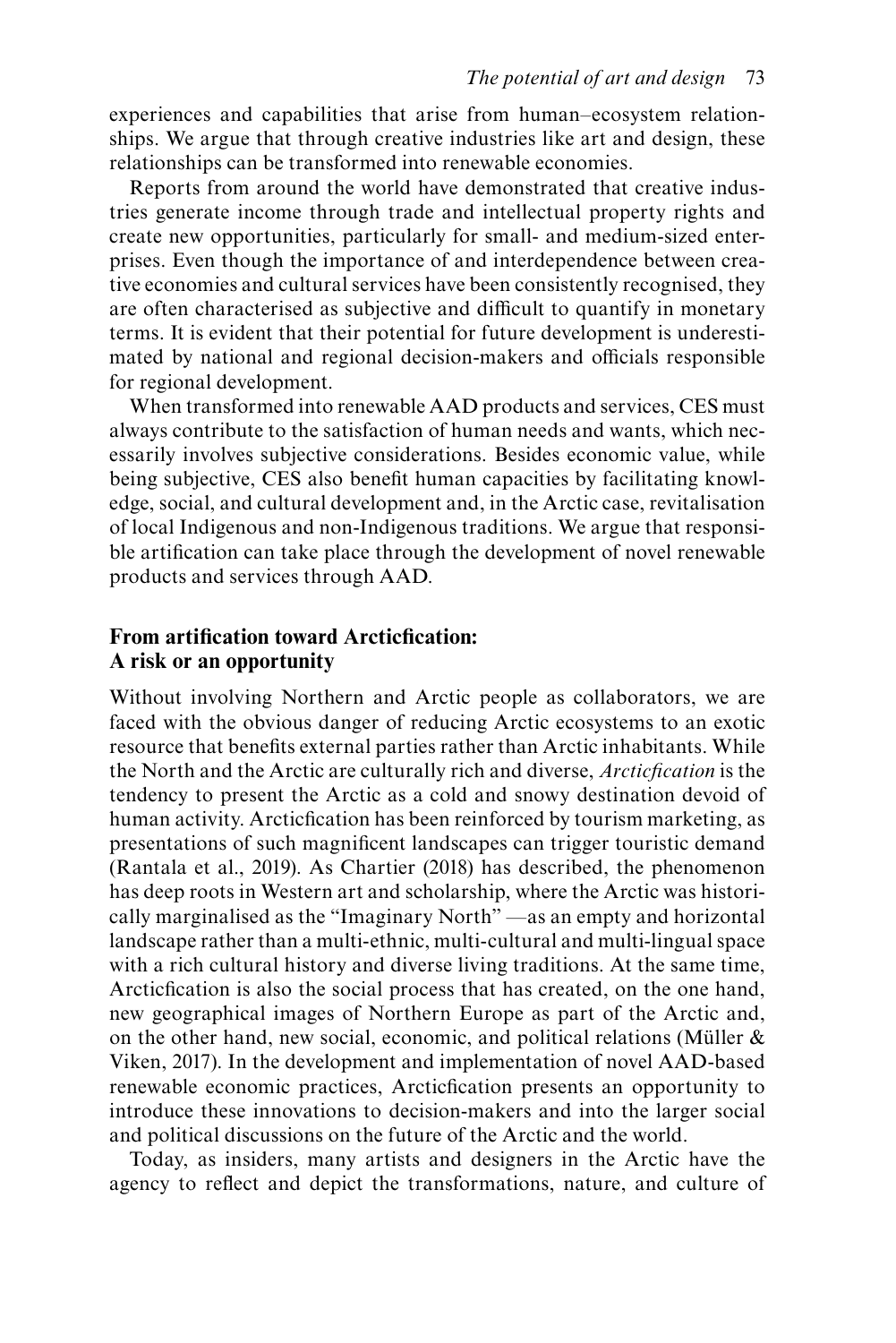#### 74 *T. Jokela, G. Coutts, R. Beer et al.*

the region (Huhmarniemi & Jokela, forthcoming, 2020). In addition, more research is being conducted on creative industries and the use of art and design in areas such as tourism, which is a growing economic field in the Arctic (Huhmarniemi & Jokela, 2019; Huhmarniemi et al., 2021; Kugapi, Huhmarniemi & Laivamaa, 2020; Miettinen, Sarantou & Kuure, 2019). As our study has shown, AAD and place-based development utilising CES as an economic development strategy are particularly relevant in the North and the Arctic today. When communities, artists, and designers in remote and rural places commit to place-making as a method of economic development, the dual benefit of commercial and cultural development will stimulate the region's prosperity and well-being.

#### *Responsible utilising of CES in AAD calls creative capacity building*

Our study has shown that there are various opportunities for innovative applications of AAD in remote and peripheral areas. We agree with Petrov (2014) and Vodden et al. (2015) in arguing that innovation in the creative economy is not restricted to cities and innovation hubs only, but there are certain challenges in the Arctic. According to studies, the Arctic needs to generate more human capital by investing in its people to keep them in the region (Karlsdóttir & Junsberg, 2015; Karlsdóttir et al., 2017; Petrov 2016, 2017). The advent of what is often referred to as the "knowledge economy" necessitates the enhancement of human skills and creativity, which will be a key to the next stage of the development process toward AAD as the creative renewable economy. This calls for novel models for educating artists and designers for the Arctic. Artists with traditional artists training may lack the will and skills to work as entrepreneurs and producers of services, or they don't have enough specific knowledge about the Arctic to apply their skill to particular northern circumstances (Huhmarniemi & Jokela, 2019; Kugapi, Huhmarniemi & Laivamaa, forthcoming, 2020).

We refer that as drivers of the Arctic creative economy, art and design higher education institutions and universities can lay the ground for the formation of multidisciplinary and interprofessional creative clusters, like the Arctic Design Cluster in Rovaniemi, Lapland. The cluster is built around the research and education of the Faculty of Art and Design to boost the regional economy by implementing processes where art, design, creative services, and CES are combined with place-making to exploit existing strengths of the region.

### **Conclusion**

Through the case studies and literature review, this chapter has filled the notable gap in the research connected to art, design, and CES. We argue that identifying, analysing, and using CES as the potential for creative renewable industries; particularly AAD can play an important role in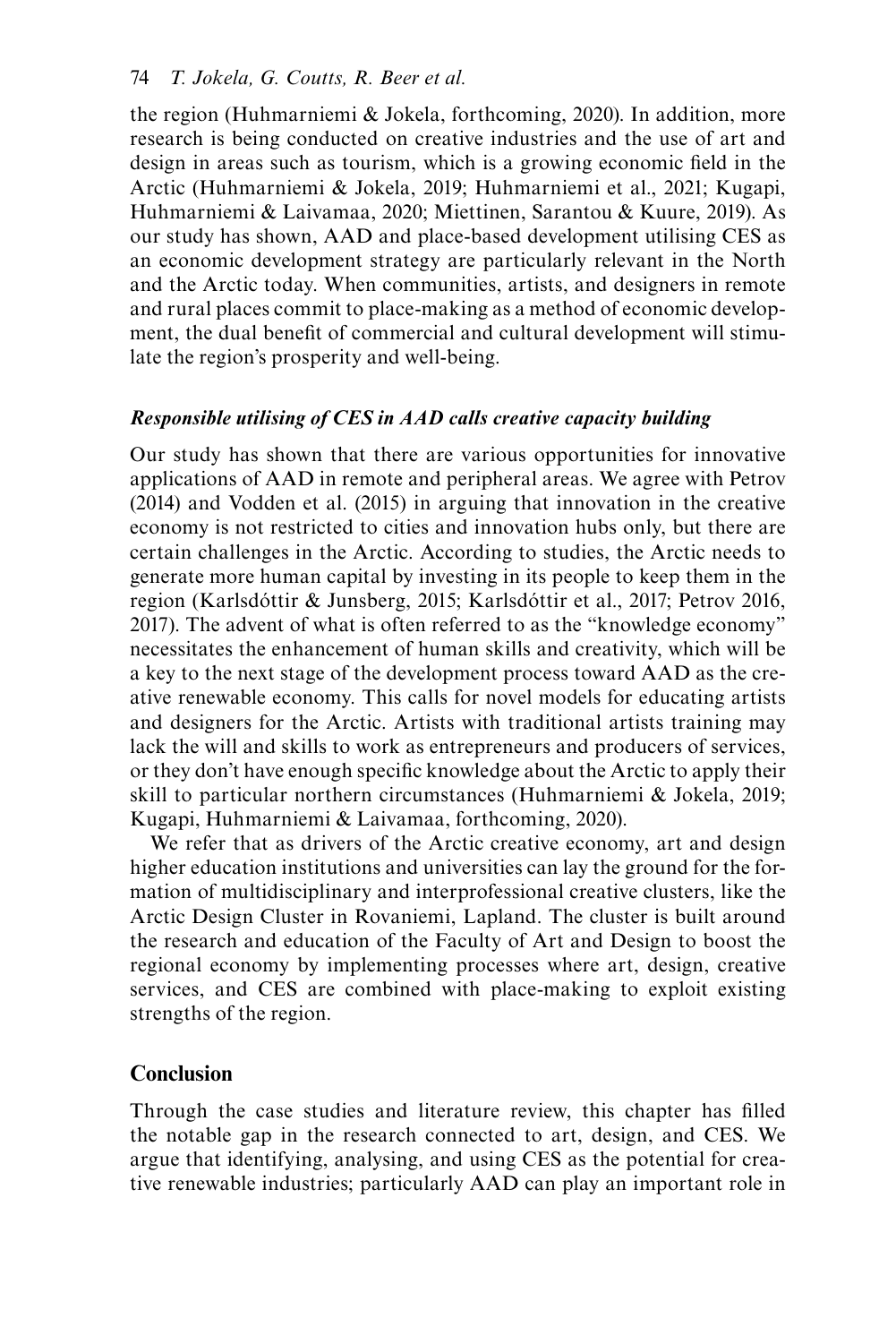the future of the Arctic in terms of sustainable economy. Merging CES and AAD with a place-making strategy is a way to exploit the existing strengths of communities to create renewable economies in the rural and remote areas of the Arctic.

As our study has demonstrated, there is no single way to implement the CES approach in the creative economy and art and design. Implementation necessarily depends on local, regional, social and cultural conditions. As the concept of CES is subjective and always linked to society and culture, it is necessary to understand the specific conditions they are operating in. Both identified trends: Artification of Arctic tourism and cultural revitalisation practices and Arcticfication as a risk or an opportunity for AAD should be recognised and utilised in responsible way when implementing CES in creative renewable economy in the Arctic. Therefore, art and design as renewable economies must be implemented through culturally sensitive and place-based strategies to respond to the challenges and ensure sustainability in the North and the Arctic. Higher art and design education have an important role to secure creative human capacity and promotion of sustainable future in Arctic.

#### **Note**

1. The concept is co-developed by Audrey Taylor, Ph.D., Assistant Professor of Environmental Studies, Department of Geography and Environmental Studies; Herminia Din, Ph.D., Professor of Art Education, Department of Art; and Timothy Miller, Director, Department of Health, Physical Education and Recreation at the University of Alaska Anchorage.

#### **References**

- Alessa, L., Kliskey, A., Pulsifer, P., Griffith, D., Williams, P., Druckenmiller, M. … Jackson, L. (2015). Best practices for community-based observing: a national workshop report. Arctic Observing Summit. [http://www.arcticobservingsummit.org/](http://www.arcticobservingsummit.org) [sites/arcticobservingsummit.org/files/Alessa%20et%20al%20-%20CBONReport\\_](http://www.arcticobservingsummit.org) [DRAFT%20FINAL-updated-2016-03-07.pdf](http://www.arcticobservingsummit.org)
- ASAD. (2019). *Arctic sustainable arts and design thematic network*. ASAD Network. [http://www.asadnetwork.org/](http://www.asadnetwork.org)
- de la Barre, S., & Broucher, P. (2013). Consuming stories: Placing food in the Arctic tourism experience. *Journal of Heritage Tourism*, *8*(2-3), 37–41.
- de la Barre, S., Maher, P., Dawson, J., Hillmer-Pegram, K., Huijbens, E., Lamers, M. … Stewart, E. (2016). Tourism and Arctic observation systems: Exploring the relationships. *Polar Research*, *35*(1), 24980.
- Big River Analytics. (2017). *Impact of the Inuit Arts economy*. Indigenous and Northern Affairs Canada, Government of Canada. [https://www.rcaanc-cirnac.](https://www.rcaanc-cirnac.gc.ca) [gc.ca/eng/1499360279403/1534786167549](https://www.rcaanc-cirnac.gc.ca)
- Brymer, E., Cuddihy, T. F., & Sharma-Brymer, V. (2012). The role of nature-based experiences in the development and maintenance of wellness. *Asia-Pacific Journal of Health, Sport and Physical Education*, *1*(2), 21–27. doi: [https://doi.org/10.1080/1](https://doi.org/10.1080/18377122.2010.9730328) [8377122.2010.9730328.](https://doi.org/10.1080/18377122.2010.9730328)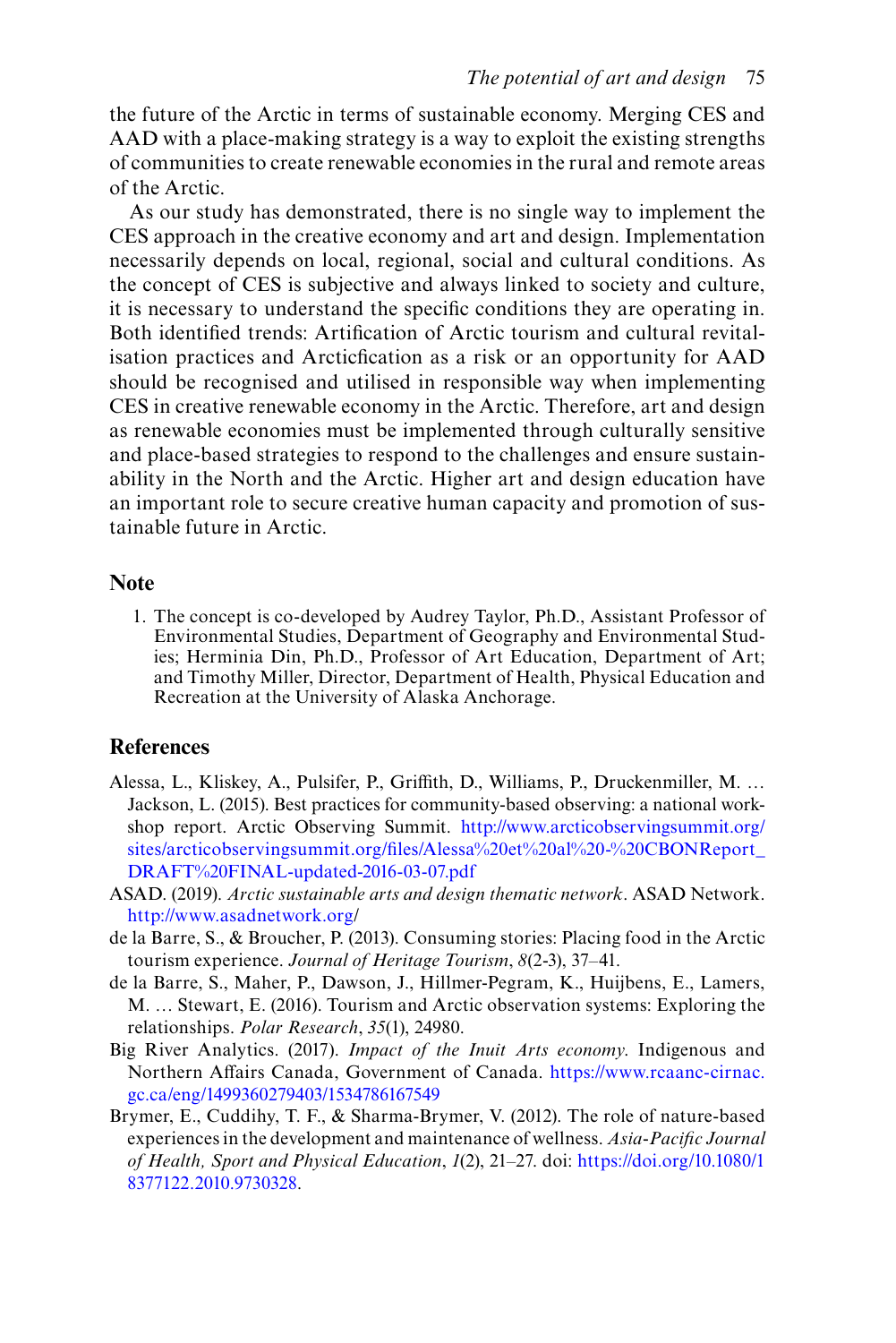- Canadian Art. (2017, December 13). Inuit Art Collective Isuma to Represent Canada at 2019 Venice Biennale. *Canadian Art*. [https://canadianart.ca/news/](https://canadianart.ca) [isuma-venice-biennale-canada-pavilion-2019](https://canadianart.ca)
- Chan, K., Satterfield, T., & Goldstein, J. (2012). Rethinking ecosystem services to better address and navigate cultural values. *Ecological Economics*, *74*, 8–18.
- Chartier, D. (2018). *What is the "Imagined North"?*. Presses de l'Université du Québec.
- Cooper, N., Bardy, E., Steen, H., & Bryce, R. (2016). Aesthetic and spiritual values of ecosystems: Recognising the ontological and axiological plurality of cultural ecosystem "services". *Ecosystem Services*, *21*(B), 218–229. doi: [http://dx.doi.](http://dx.doi.org) [org/10.1016/j.ecoser.2016.07.014.](http://dx.doi.org)
- Daniel, T. C., Muhar, A., Arnberger, A., Aznar, O., Boyd, J. W., Chan, K. M. A. … von der Dunk, A. (2012). Contributions of cultural services to the ecosystem services agenda. *Proceedings of the National Academy of Sciences*, *109*(23), 8812–8819. doi: [http://dx.doi.org/10.1073/pnas.1114773109](http://dx.doi.org).
- Daniels, J., Baldacchino, G., & Vodden, R. (2015). Matters of place: The making of place and identy. In K. Vodden, R, Gibson, & G. Baldacchino (Eds.), *Place peripheral: Place-based development in rural, island, and remote regions* (pp. 23–40). ISER Books.
- Fish, R., Church, A., & Winter, M. (2016). Conceptualising cultural ecosystem services: A novel framework for research and critical engagement. *Ecosystem Services*, *21*(B), 208–217. doi: [https://doi.org/10.1016/j.ecoser.2016.09.002.](https://doi.org/10.1016/j.ecoser.2016.09.002)
- Fondahl, G., & Wilson, G. N. (Eds.). (2017). *Northern Sustainabilities: Understanding and addressing change in the circumpolar world*. Springer Nature.
- Fullerton, C. (2015). Arts, culture, and rural community economic development: A Southern Saskatchewan case study. In K. Vodden, R, Gibson, & G. Baldacchino (Eds.), *Place peripheral: Place-based development in rural, island, and remote regions* (pp. 180–210). ISER Books.
- Gad, U., Jacobsen, M., & Strandsbjerg, J. (2019). Introduction: Sustainability as a political concept in the Arctic. In. U. P. Gad & J. Strandsbjerg (Eds.), *The politics of sustainability in the Arctic: Reconfiguring identity, space and time* (pp. 1–18). Routledge.
- Gelter, H., & Gelter, J. (2013). An innovation lost. The Ice Dome Concert Hall Project in Piteå. In L. Lindeborg, & L. Lindkvist (Eds), *The value of arts and culture for regional development: A Scandinavian perspective* (pp. 252–266). Routledge.
- Giacometti, A., & Teräs, J. (2019). *Regional economic and social resilience: An exploratory in-depth study in the Nordic countries*. Nordregio. doi: [http://dx.doi.](http://dx.doi.org) [org/10.6027/R2019:2.1403-2503](http://dx.doi.org)
- Gobster, P. H., & Buchner, D. M. (2010). Healthy outdoor recreation: An integrated approach to linking physical activity with wellness goals. In L. Payne, B. Ainsworth, & G. Godbey (Eds.), *Leisure, health and wellness: Making the connections* (pp. 437–446). Venture Publishing.
- Godbey, G. (2009). Outdoor recreation, health, and wellness: Understanding and enhancing the relationship. *RFF Discussion Paper No. 09–21*. doi: [http://dx.doi.](http://dx.doi.org) [org/10.2139/ssrn.1408694](http://dx.doi.org)
- Golovnev, A. V. (1995). *Govoryashhie kul'tury* [Talking cultures]. URO RAN.
- Griffith, D. (2014). *Imagining natural Scotland*. Creative Scotland Publications
- Guttorm, G. (2015) Contemporary Duodji—A personal experience in understanding traditions. In Jokela T. and Coutts G. (Eds.), *Relate North: Art, heritage and identity*, (pp. 60–77). Lapland University Press.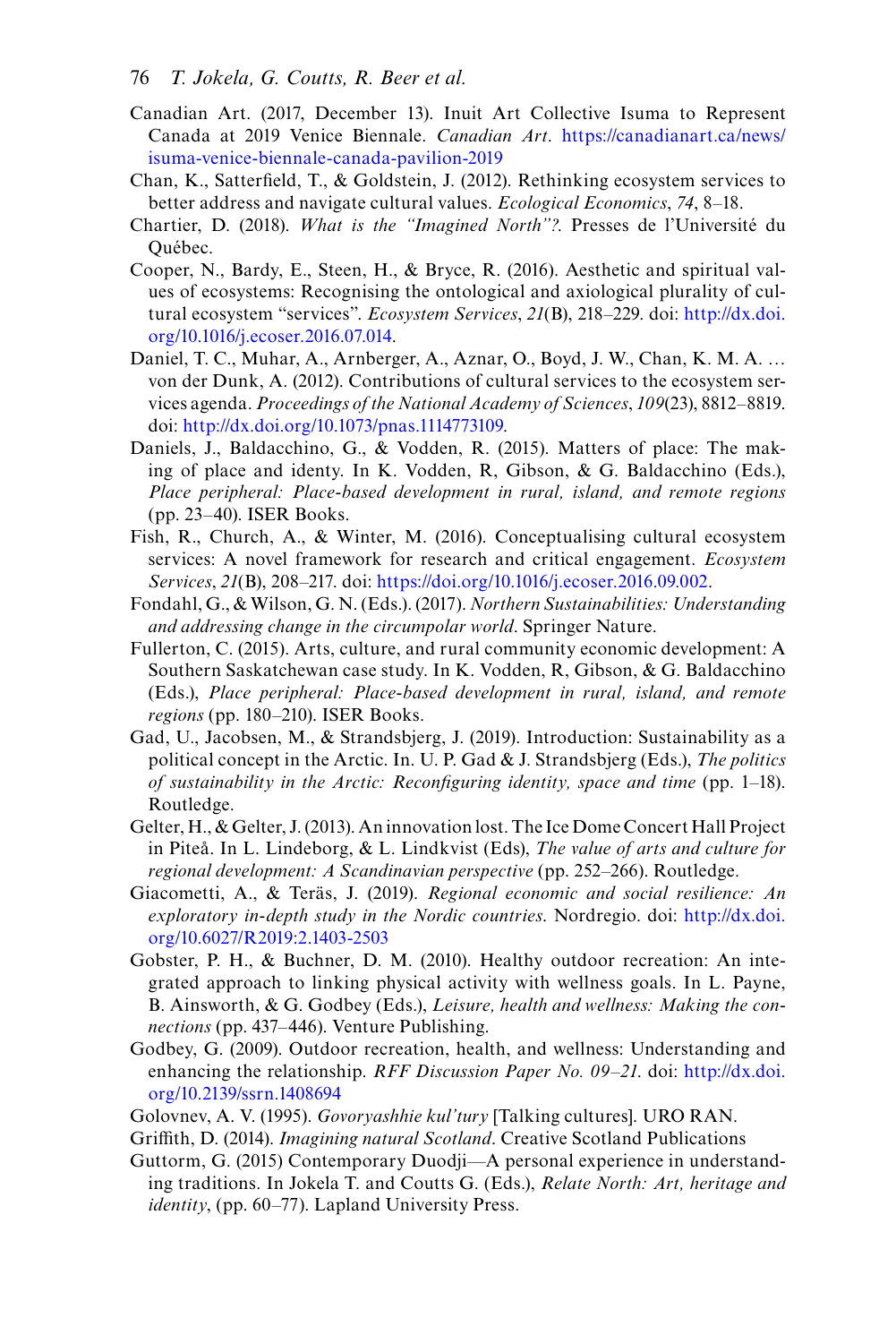Hesmondhalgh, D. (2007). *The cultural industries* (2nd ed.). SAGE Publications.

- Hearnshaw, E., & Cullen, R. (2010, August 26-27). *The sustainability and costeffectiveness of water storage projects on Canterbury rivers: the Opihi River case paper* [Paper presentation]. The NZARES Conference, Nelson, New Zealand.
- Hicks, L. E., & King, R. J. H. (2007). Confronting environmental collapse: Visual culture, art education, and environmental responsibility. *Studies in Art Education*, *48*(4), 332–335.
- Howkins, J. (2001). *The creative economy: How people make money from ideas*. Penguin.
- Huhmarniemi, M., & Jokela, T. (2019). Environmental art for tourism in the Arctic: From handicraft to integrated art and reform on artists' skills. *Synnyt/ Origins*, 1(2019), 63–80. [https://wiki.aalto.fi/pages/viewpage.action?pageId](https://wiki.aalto.fi)= [151504259](https://wiki.aalto.fi)
- Huhmarniemi, M. & Jokela T. (2020). Arctic arts with pride: discourses on Arctic arts, culture and sustainability. *Sustainability* 12(2), 604. [https://doi.org/10.3390/](https://doi.org/10.3390/su12020604) [su12020604](https://doi.org/10.3390/su12020604)
- Huhmarniemi, M.; Kugapi, O.; Miettinen, S. & Laivamaa, L. (2021). Sustainable Future for Creative Tourism in Lapland. In N. Duxbury; S. Albino & C. Pato Carvalho (eds.), *Creative Tourism: Activating Cultural Resources and Engaging Creative Travellers* (pp. 239–253). Cabi International.
- Härkönen, E., Huhmarniemi, M., & Jokela, T. (2018). Crafting sustainability. Handcraft in contemporary art and cultural sustainability in Lapland. *Sustainability*, *10*(6). doi: <https://doi.org/10.3390/su10061907>
- Härkönen, E., & Vuontisjärvi, H. (2018). Arctic art & design education and cultural sustainability in Finnish Lapland. In T. Jokela & G. Coutts (Eds.), *Relate North: Practising place, heritage, art & design for creative communities* (pp. 86–105). Lapland University Press.
- Hølleland, H., Skrede, J., & Holmgaard, S. (2017). Cultural heritage and ecosystem services: A literature review. *Conservation and Management of Archaeological Sites*, *19*(3), 210–237.
- Jokela, T. (2003) Introduction. In H. Huhmarniemi, T. Jokela & S. Vuorjoki, S. (Eds.), *winter art. Statement on winter art and snow construction* (6–11). University of Lapland.
- Jokela, T. (2013). Engaged art in the North: Aims, methods, contexts. In T. Jokela, G. Coutts, M. Huhmarniemi, & E. Härkönen (Eds.), *Cool: Applied visual arts in the North* (pp. 10–21). University of Lapland.
- Jokela, T. (2014). Snow and ice design innovation in Lapland. In E. Härkönen, T. Jokela, & A. J. Yliharju (Eds.), *Snow design in Lapland: Initiating cooperation* (pp. 180–181). University of Lapland.
- Jokela, T. (2017) Art, design, and craft interwoven with the North and the Arctic. In M. Huhmarniemi, A. Jónsdóttir, G. Guttorm, & H. Hauen, (Eds.), *Interwoven* (pp. 4–11). University of Lapland.
- Jokela, T. (2019). Arts–based action research in the north. In *Oxford Research encyclopedia of education*. Oxford University Press.
- Jokela, T., & Coutts, G. (Eds.). (2018a). *Relate North: Art and design education for sustainability*. Lapland University Press.
- Jokela, T., & Coutts, G. (2018b) The North and the Arctic: A laboratory of art and design education for sustainability. In T. Jokela & G. Coutts (Eds.), *Relate North: Art and design education for sustainability* (pp. 98–117). Lapland University Press.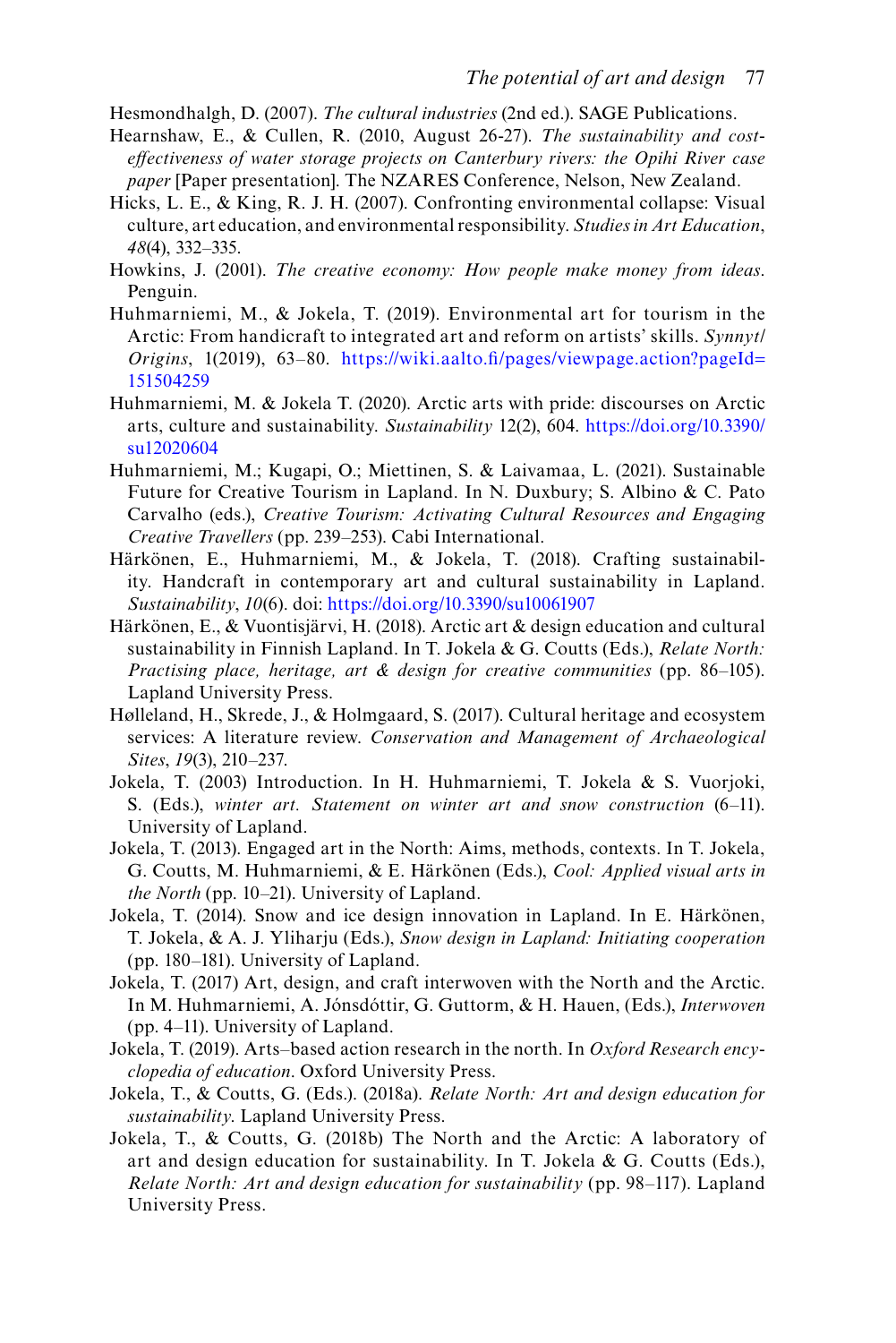- Jokela, T., Coutts, G., Huhmarniemi, M., & Härkönen, E. (Eds.). (2013). *Cool. Applied Visual Arts in the North*. Publications of the Faculty of Art and Design of the University of Lapland C 41. [http://urn.fi/URN:ISBN:978-952-484-638-7](http://urn.fi)
- Jokela, T., Huhmarniemi, M., & Hautala-Hirvioja, T. (2019). Preface. *Synnyt 1/2019 special issue on Arctic Arts Summit*, 6–12. [https://wiki.aalto.fi/pages/viewpage.](https://wiki.aalto.fi) [action?pageId](https://wiki.aalto.fi)=151504259
- Jokela, T., Huhmarniemi, M., & Paasovaara, J. (Eds.). (2020). *Soveltava taide ja luontokuvaus. [Applied visual art and nature photography]*. Lapland University.
- Jokela, T., & Tahkokallio, P. (2015). Arctic design week: A forum and a catalyst. In T. Jokela & G. Coutts (Eds.), *Relate North: Art, heritage & identity* (pp. 118–139). Lapland University Press.
- Joy, F. (2019). Sámi cultural heritage and tourism in Finland. In M. Tennberg, H. Lempinen, & S. Pirnes (Eds.), *Resources, social and cultural sustainabilities in the Arctic* (pp. 144–162). Routledge.
- Karlsdóttir, A., & Junsberg, L. (Eds.). (2015). *Nordic Arctic youth future perspectives*. Nordregio.
- Karlsdóttir, A., Olsen, L., Harbo, L., Jungsberg, L., & Rasmussen, O. (2017). *Future regional development policy for the Nordic Arctic: Foresight analysis 2013–2016*. Nordregio.
- Kugapi, O., Huhmarniemi, M. & Laivamaa, L. (2020). A Potential treasure for tourism: Crafts as employment and a cultural experience service in the Nordic North. In A Walmsley, K. Åberg, P. Blinnikka, G.T. Jóhannesson, G.T. (eds.), Tourism Employment in Nordic countries: Trends, practices, and opportunities (pp. 77–99). Palgrave Macmillan.
- Kramvig, B., & Flemmen, A. B. (2019). Turbulent indigenous objects: Controversies around cultural appropriation and recognition of difference. *Journal of Material Culture*, *24*(1), 64–82.
- Kunuk, Z. (2019.). Zacharias Kunuk. *Isuma*. [https://www.isuma.tv/members/](https://www.isuma.tv) [zacharias-kunuk](https://www.isuma.tv)
- Landry, C., & Bianchini, F. (1995). *The Creative City*. Demos.
- Leask, J. (2016). IsumaTV Builds Innovative Digital Systems to Share High-Def Streaming Video in Low Speed Remote Communities. *First Mile.* [https://firstmile.ca/](https://firstmile.ca) [isumatv-builds-innovative-digital-infrastructure-to-share-high-def-streaming](https://firstmile.ca)[video-in-remote-communities](https://firstmile.ca)
- Lepofsky, D., Armstrong, C. G., Greening, S., Jackley, J., Carpenter, J., Guernsey, B. … Turner, N. J. (2017). Historical ecology of cultural keystone places of the northwest coast. *American Anthropologist*, *119*(3), 448–463. doi: [https://doi.](https://doi.org/10.1111/aman.12893) [org/10.1111/aman.12893.](https://doi.org/10.1111/aman.12893)
- Lindhjem, H., Reinvang, R., & Zandersen, M. (2015). Landscape experience as a cultural ecosystem service in a Nordic context: Concepts, values and decicion-making. *TemaNord, 2015*, 547. doi: [http://dx.doi.org/10.6027/TN2015-549](http://dx.doi.org)
- Miettinen, S., Sarantou, M., & Kuure, E. (2019). Design for care in the peripheries: Arts-based research as an empowering process with communities. *NORDES Nordic Design Research*, *8*. [https://archive.nordes.org/index.php/n13/article/view/467](https://archive.nordes.org)
- Milcu, A. I., Hanspach, J., Abson, D., & Fischer, J. (2013). Cultural ecosystem services: A literature review and prospects for future research. *Ecology and Society*, *18*(3), 44.
- Millennium Ecosystem Assessment. (2005). *Ecosystems and human well-being: Synthesis*. Island Press. [http://www.millenniumassessment.org/documents/document.](http://www.millenniumassessment.org) [356.aspx.pdf](http://www.millenniumassessment.org)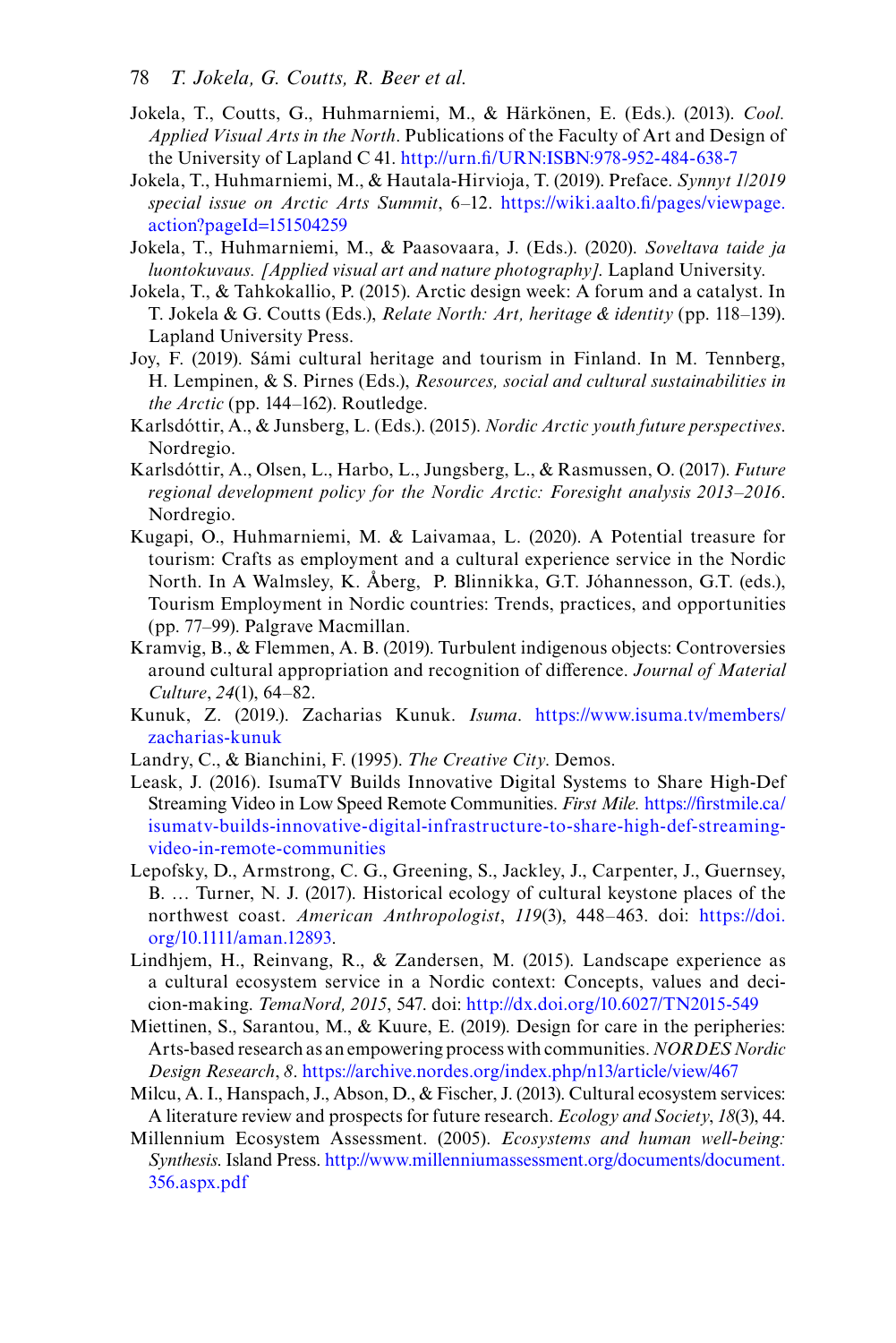- Milone, P., & Ventura, F. (Eds.). (2010). *Networking the rural: The future of green regions of Europe*. Van Gorcum.
- Minnakhmetova, R., Usenyuk-Kravchuk, S., & Konkova, Y. (2019). A contextsensitive approach to the use of traditional ornament in contemporary design practice. *Synnyt/origins, Special issue on Arctic Arts Summit* 1, 49–62. [https://](https://wiki.aalto.fi) [wiki.aalto.fi/pages/viewpage.action?pageId](https://wiki.aalto.fi)=151504259
- Müller, D. K., & Viken, A. (2017). Toward a de-essentializing of indigenous tourism? In A. Viken & D. K. Müller (Eds.), *Tourism and indigeneity in the Arctic* (pp. 281–289). Channel View.
- Mäkikalli, M., Holt, Y., & Hautala-Hirvioja, T. (Eds.). (2019). *North As a meaning in design and art*. Lapland University Press.
- Naukkarinen, O., (2012) Variations on artification. *Contemporary Aesthetics, Special Volume 4* (*2012) ARTIFICATION*. [https://digitalcommons.risd.edu/cgi/](https://digitalcommons.risd.edu) viewcontent.cgi?article=1189&context=[liberalarts\\_contempaesthetics](https://digitalcommons.risd.edu)
- Nordic Council of Ministers. (2011). Megatrends. *TemaNord, 2011,* 527. [http://](http://norden.diva-portal.org) [norden.diva-portal.org/smash/get/diva2:702166/FULLTEXT01.pdf](http://norden.diva-portal.org)
- Nordic Councils of Ministers. (2018). *Arctic business analysis: Creative and cultural industries*. Nordisk Ministerråd. doi: [http://dx.doi.org/10.6027/ANP2018-708](http://dx.doi.org)
- Nugraha, A. (2012). *Transforming tradition*. Unigrafia Aalto University.
- Olsen, L., Berlina, A., Jungsberg, L., Mikkola, N., Roto, J., Rasmussen, R., & Karlsdottìr, A. (2016). *Sustainable business development in the Nordic Arctic* [Nordregio working paper 2016: 1]. Nordregio.
- Olsen, K. O., Abildgaard, M. S., Brattland, C., Chimirri, D., de Bernardi, C., Edmonds, J. … Viken, A. (2019). *Looking at Arctic tourism through the lens of cultural sensitivity. ARCTISEN – A transnational baseline report*. University of Lapland.
- Our World. (2018). *Our World: Youth, Film, Culture*.<https://www.ourworldlanguage.ca>/
- Pashkevich, A. (2013). Tourism development planning and product development in the context of Russian Arctic territories. In R. H. Lemelin, P. T. Maher, & D. Ligget (Eds.), *From talk to action: How tourism is changing the polar regions* (pp. 41–60). Lakehead University.
- Petrov, A. N. (2014). Creative Arctic: Towards measuring Arctic's creative capital. In L. Heininen, H. Exner-Pirot, & J. Plouffe (Eds.), *Arctic yearbook 2014: Human capital in the North* (pp. 149–166). Northern Research Forum.
- Petrov, A. N. (2016). Exploring the Arctic's "other economies": Knowledge, creativity and the new frontier. *The Polar Journal*, *6*(1), 51–68.
- Petrov, A. N. (2017). Human capital and sustainbale development in the Arctic: Towards intellectual and empirical framing. In G. Fondalh & G. N. Wilson (Eds.), *Northern Sustainabilities: Understanding and addressing change in the circumpolar world*. Springer.
- Rantala, O., de la Barre, S., Granås, B., Þór Jóhannesson, G., Müller, D. K., Saarinen, J. … Niskala, M. (2019). *Arctic Tourism in Times of Change: Seasonality*. Tema Nord. [http://norden.diva-portal.org/smash/get/](http://norden.diva-portal.org) [diva2:1312957/FULLTEXT01.pdf](http://norden.diva-portal.org)
- Sandals, L. (2019). Zacharias Kunuk Speaks on Isuma's Venice Biennale Project. *Canadian Art.* [https://canadianart.ca/news/zacharias-kunuk-speaks-on-isumas](https://canadianart.ca)[venice-biennale-project](https://canadianart.ca)
- Schilar, H., & Keskitalo, E. C. (2018). Ethnic boundaries and boundary-making in handicrafts: Examples from northern Norway, Sweden and Finland. *Acta Borealia*, *35*, 29–48.